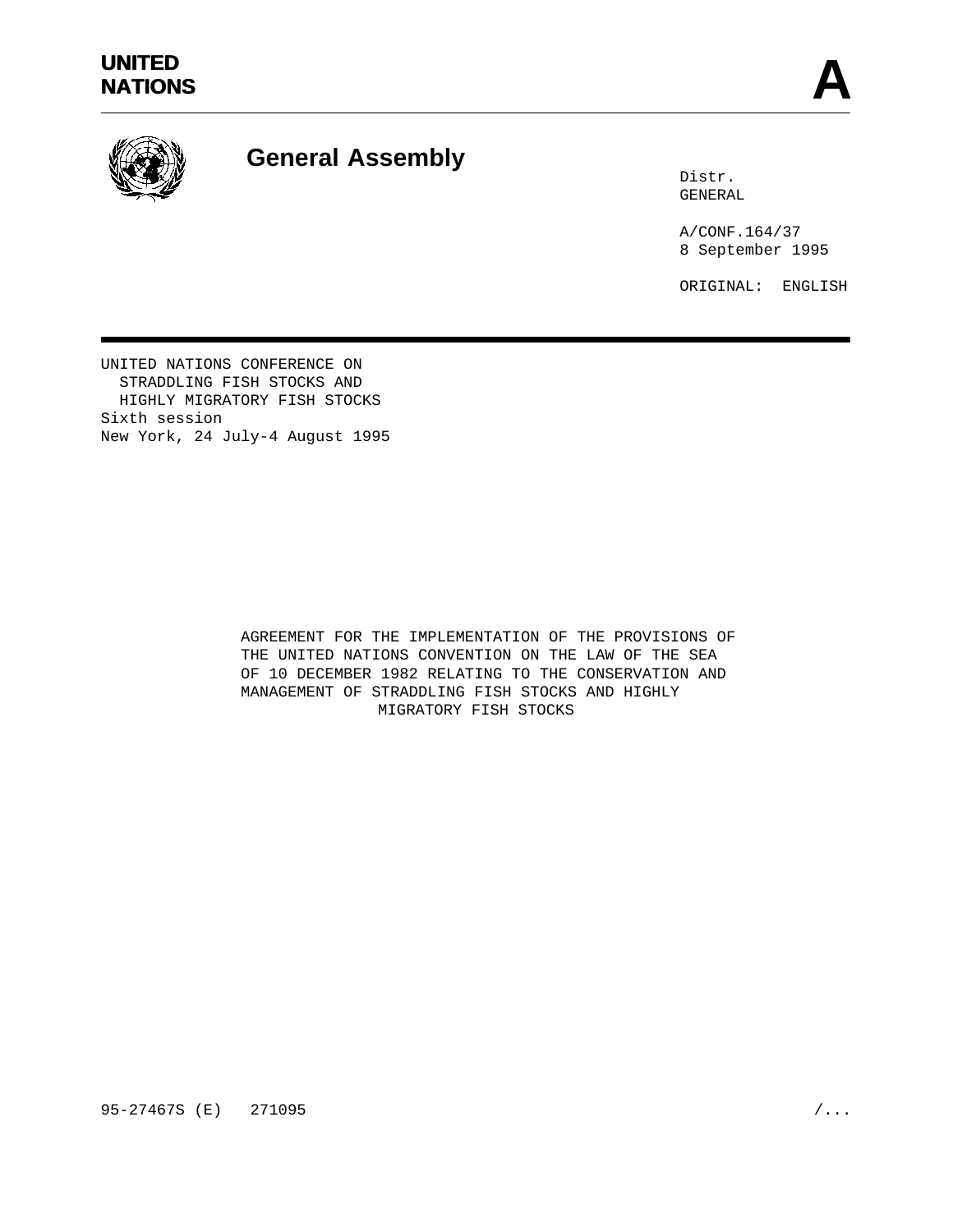AGREEMENT FOR THE IMPLEMENTATION OF THE PROVISIONS OF THE UNITED NATIONS CONVENTION ON THE LAW OF THE SEA OF 10 DECEMBER 1982 RELATING TO THE CONSERVATION AND MANAGEMENT OF STRADDLING FISH STOCKS AND HIGHLY MIGRATORY FISH STOCKS

#### The States Parties to this Agreement,

Recalling the relevant provisions of the United Nations Convention on the Law of the Sea of 10 December 1982,

Determined to ensure the long-term conservation and sustainable use of straddling fish stocks and highly migratory fish stocks,

Resolved to improve cooperation between States to that end,

Calling for more effective enforcement by flag States, port States and coastal States of the conservation and management measures adopted for such stocks,

Seeking to address in particular the problems identified in chapter 17, programme area C, of Agenda 21 adopted by the United Nations Conference on Environment and Development, namely, that the management of high seas fisheries is inadequate in many areas and that some resources are overutilized; noting that there are problems of unregulated fishing, over-capitalization, excessive fleet size, vessel reflagging to escape controls, insufficiently selective gear, unreliable databases and lack of sufficient cooperation between States,

Committing themselves to responsible fisheries,

Conscious of the need to avoid adverse impacts on the marine environment, preserve biodiversity, maintain the integrity of marine ecosystems and minimize the risk of long-term or irreversible effects of fishing operations,

Recognizing the need for specific assistance, including financial, scientific and technological assistance, in order that developing States can participate effectively in the conservation, management and sustainable use of straddling fish stocks and highly migratory fish stocks,

Convinced that an agreement for the implementation of the relevant provisions of the Convention would best serve these purposes and contribute to the maintenance of international peace and security,

Affirming that matters not regulated by the Convention or by this Agreement continue to be governed by the rules and principles of general international law,

# Have agreed as follows: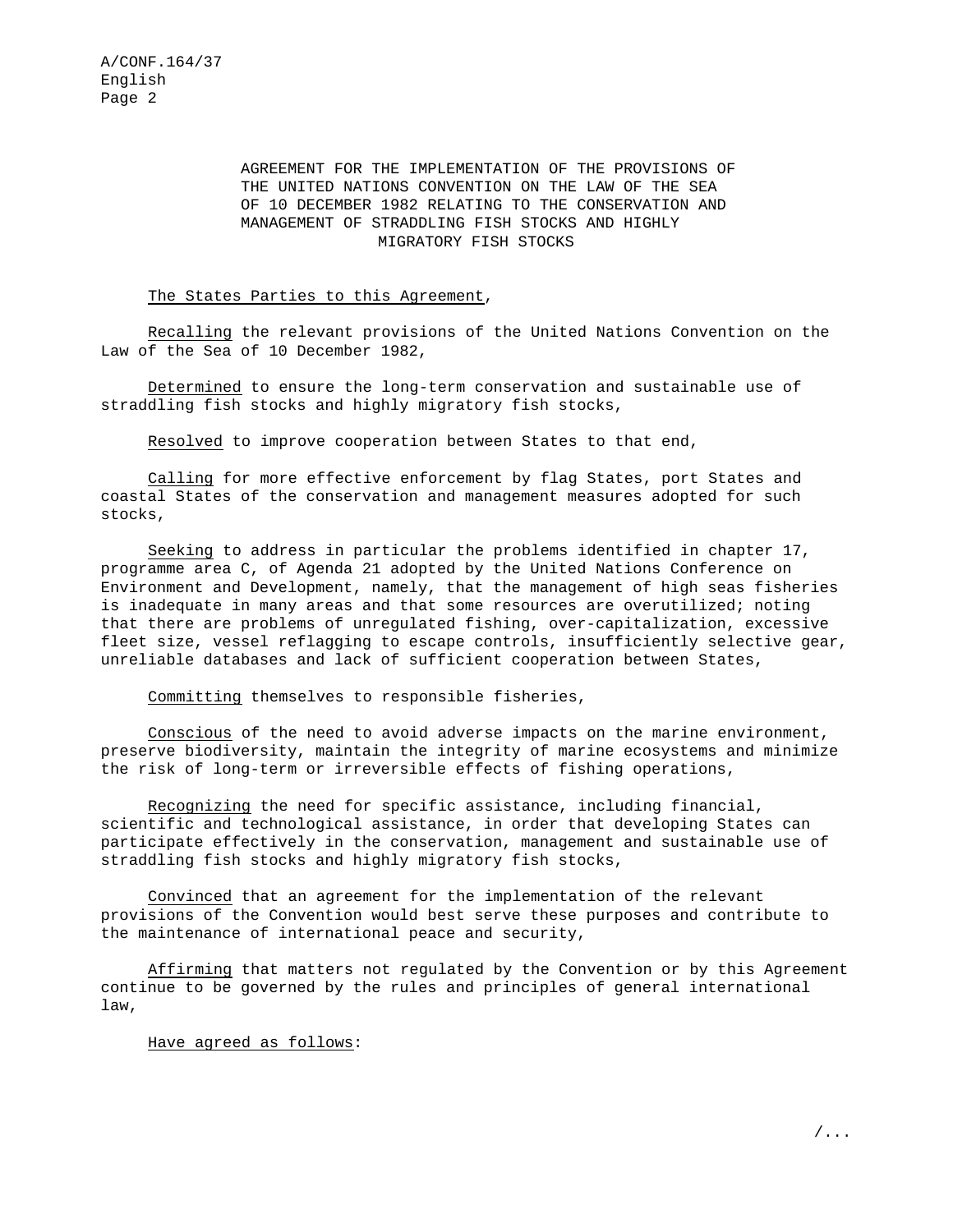PART I

# GENERAL PROVISIONS

#### Article 1

## Use of terms and scope

1. For the purposes of this Agreement:

(a) "Convention" means the United Nations Convention on the Law of the Sea of 10 December 1982;

(b) "conservation and management measures" means measures to conserve and manage one or more species of living marine resources that are adopted and applied consistent with the relevant rules of international law as reflected in the Convention and this Agreement;

(c) "fish" includes molluscs and crustaceans except those belonging to sedentary species as defined in article 77 of the Convention; and

(d) "arrangement" means a cooperative mechanism established in accordance with the Convention and this Agreement by two or more States for the purpose, inter alia, of establishing conservation and management measures in a subregion or region for one or more straddling fish stocks or highly migratory fish stocks.

2. (a) "States Parties" means States which have consented to be bound by this Agreement and for which the Agreement is in force.

- (b) This Agreement applies mutatis mutandis:
- (i) to any entity referred to in article 305, paragraph 1 (c), (d) and (e), of the Convention and
- (ii) subject to article 47, to any entity referred to as an "international organization" in Annex IX, article 1, of the Convention

which becomes a Party to this Agreement, and to that extent "States Parties" refers to those entities.

3. This Agreement applies mutatis mutandis to other fishing entities whose vessels fish on the high seas.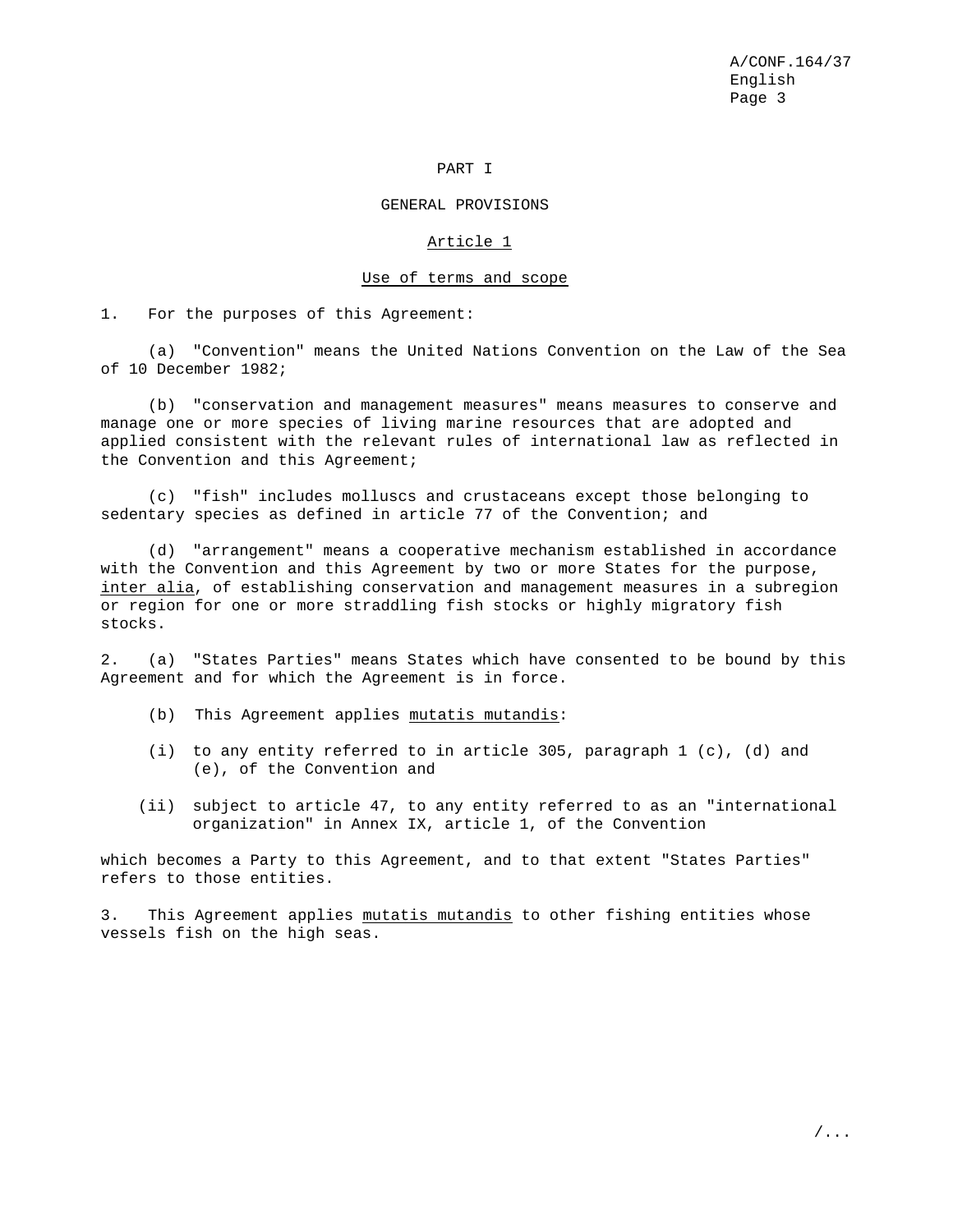# Article 2

# Objective

The objective of this Agreement is to ensure the long-term conservation and sustainable use of straddling fish stocks and highly migratory fish stocks through effective implementation of the relevant provisions of the Convention.

# Article 3

# Application

1. Unless otherwise provided, this Agreement applies to the conservation and management of straddling fish stocks and highly migratory fish stocks beyond areas under national jurisdiction, except that articles 6 and 7 apply also to the conservation and management of such stocks within areas under national jurisdiction, subject to the different legal regimes that apply within areas under national jurisdiction and in areas beyond national jurisdiction as provided for in the Convention.

2. In the exercise of its sovereign rights for the purpose of exploring and exploiting, conserving and managing straddling fish stocks and highly migratory fish stocks within areas under national jurisdiction, the coastal State shall apply mutatis mutandis the general principles enumerated in article 5.

3. States shall give due consideration to the respective capacities of developing States to apply articles 5, 6 and 7 within areas under national jurisdiction and their need for assistance as provided for in this Agreement. To this end, Part VII applies mutatis mutandis in respect of areas under national jurisdiction.

# Article 4

# Relationship between this Agreement and the Convention

Nothing in this Agreement shall prejudice the rights, jurisdiction and duties of States under the Convention. This Agreement shall be interpreted and applied in the context of and in a manner consistent with the Convention.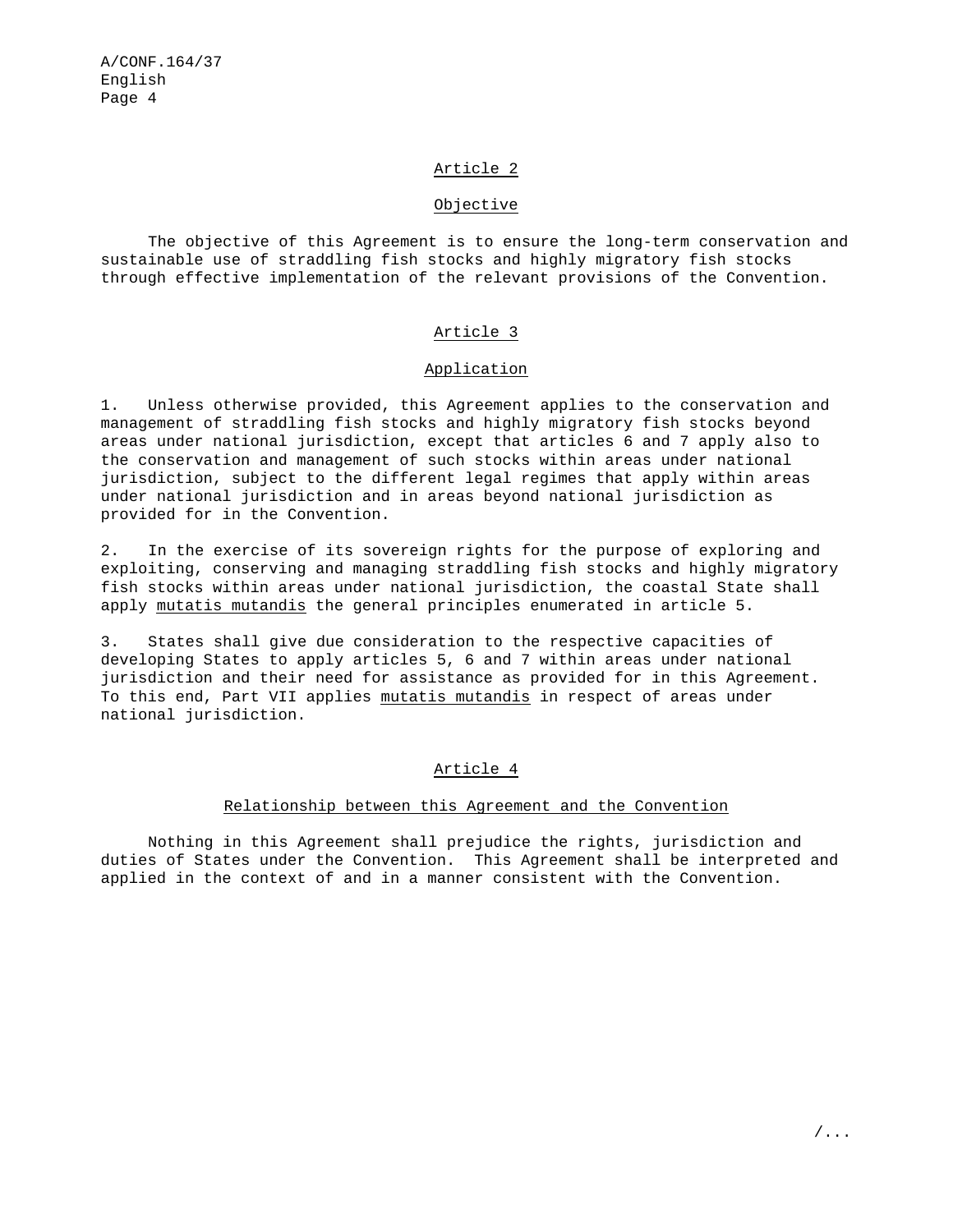# PART II

# CONSERVATION AND MANAGEMENT OF STRADDLING FISH STOCKS AND HIGHLY MIGRATORY FISH STOCKS

# Article 5

## General principles

In order to conserve and manage straddling fish stocks and highly migratory fish stocks, coastal States and States fishing on the high seas shall, in giving effect to their duty to cooperate in accordance with the Convention:

(a) adopt measures to ensure long-term sustainability of straddling fish stocks and highly migratory fish stocks and promote the objective of their optimum utilization;

(b) ensure that such measures are based on the best scientific evidence available and are designed to maintain or restore stocks at levels capable of producing maximum sustainable yield, as qualified by relevant environmental and economic factors, including the special requirements of developing States, and taking into account fishing patterns, the interdependence of stocks and any generally recommended international minimum standards, whether subregional, regional or global;

(c) apply the precautionary approach in accordance with article 6;

(d) assess the impacts of fishing, other human activities and environmental factors on target stocks and species belonging to the same ecosystem or associated with or dependent upon the target stocks;

(e) adopt, where necessary, conservation and management measures for species belonging to the same ecosystem or associated with or dependent upon the target stocks, with a view to maintaining or restoring populations of such species above levels at which their reproduction may become seriously threatened;

(f) minimize pollution, waste, discards, catch by lost or abandoned gear, catch of non-target species, both fish and non-fish species, (hereinafter referred to as non-target species) and impacts on associated or dependent species, in particular endangered species, through measures including, to the extent practicable, the development and use of selective, environmentally safe and cost-effective fishing gear and techniques;

(g) protect biodiversity in the marine environment;

(h) take measures to prevent or eliminate overfishing and excess fishing capacity and to ensure that levels of fishing effort do not exceed those commensurate with the sustainable use of fishery resources;

(i) take into account the interests of artisanal and subsistence fishers;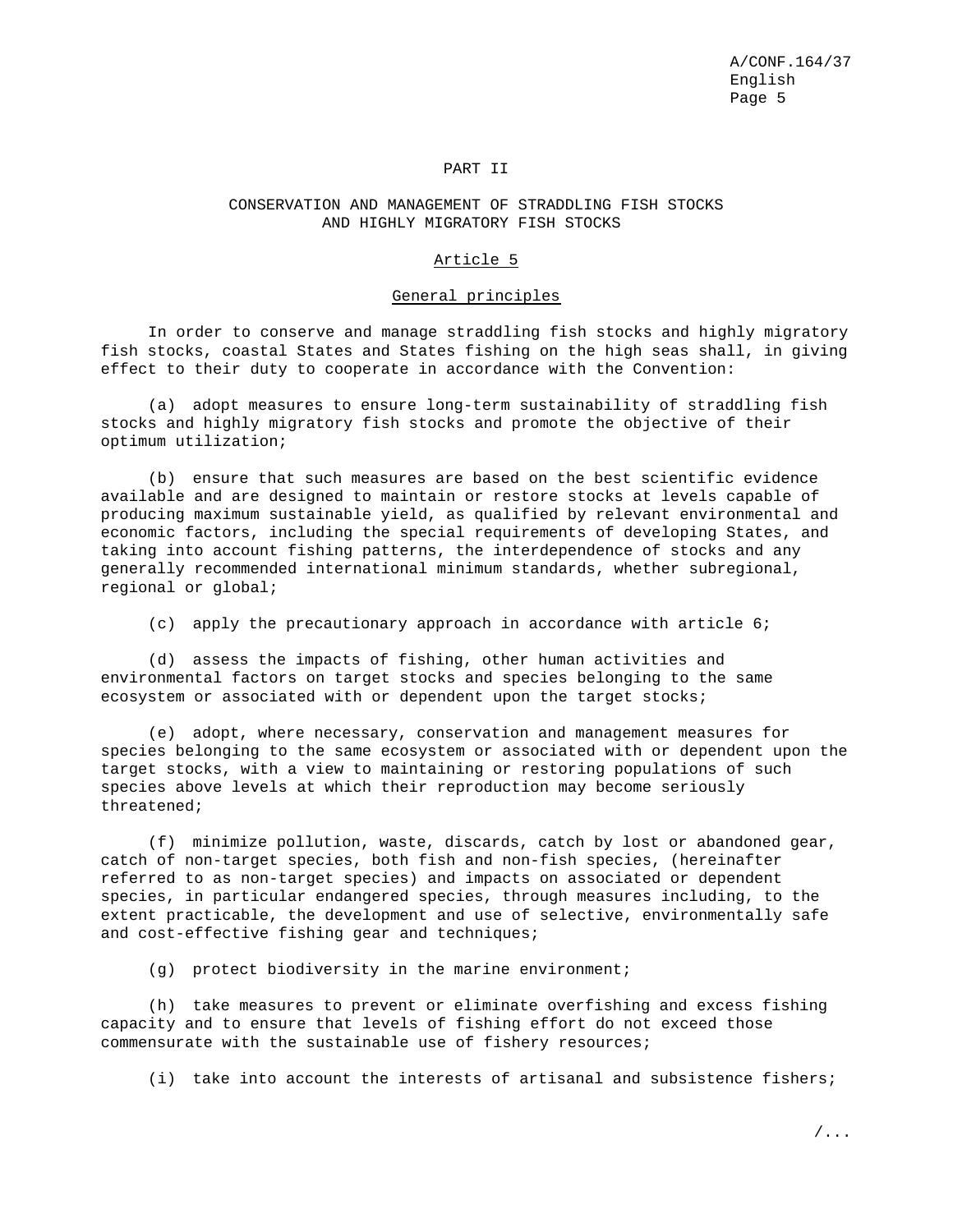(j) collect and share, in a timely manner, complete and accurate data concerning fishing activities on, inter alia, vessel position, catch of target and non-target species and fishing effort, as set out in Annex I, as well as information from national and international research programmes;

(k) promote and conduct scientific research and develop appropriate technologies in support of fishery conservation and management; and

(l) implement and enforce conservation and management measures through effective monitoring, control and surveillance.

# Article 6

#### Application of the precautionary approach

1. States shall apply the precautionary approach widely to conservation, management and exploitation of straddling fish stocks and highly migratory fish stocks in order to protect the living marine resources and preserve the marine environment.

2. States shall be more cautious when information is uncertain, unreliable or inadequate. The absence of adequate scientific information shall not be used as a reason for postponing or failing to take conservation and management measures.

3. In implementing the precautionary approach, States shall:

(a) improve decision-making for fishery resource conservation and management by obtaining and sharing the best scientific information available and implementing improved techniques for dealing with risk and uncertainty;

(b) apply the guidelines set out in Annex II and determine, on the basis of the best scientific information available, stock-specific reference points and the action to be taken if they are exceeded;

(c) take into account, inter alia, uncertainties relating to the size and productivity of the stocks, reference points, stock condition in relation to such reference points, levels and distribution of fishing mortality and the impact of fishing activities on non-target and associated or dependent species, as well as existing and predicted oceanic, environmental and socio-economic conditions; and

(d) develop data collection and research programmes to assess the impact of fishing on non-target and associated or dependent species and their environment, and adopt plans which are necessary to ensure the conservation of such species and to protect habitats of special concern.

4. States shall take measures to ensure that, when reference points are approached, they will not be exceeded. In the event that they are exceeded, States shall, without delay, take the action determined under paragraph 3 (b) to restore the stocks.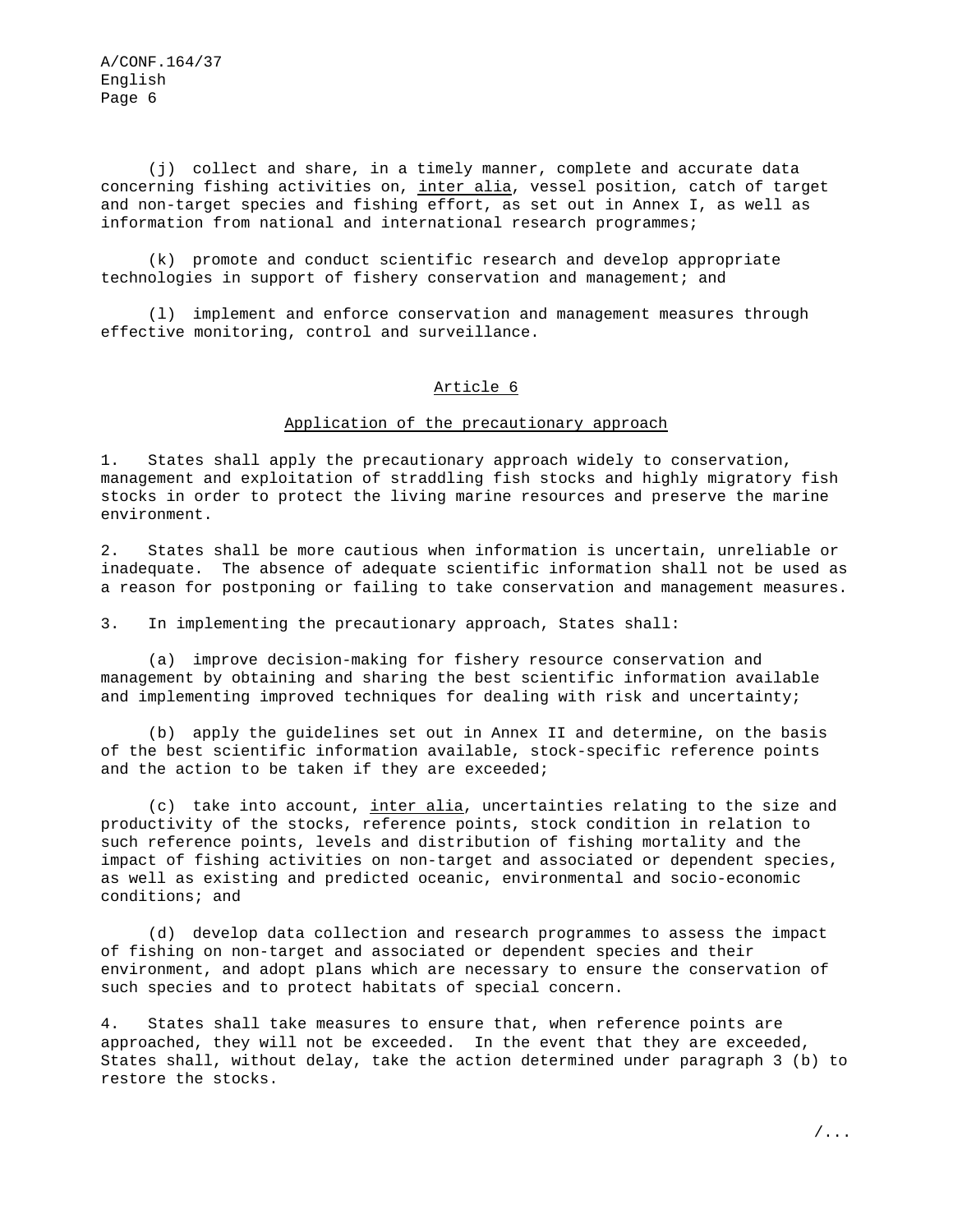5. Where the status of target stocks or non-target or associated or dependent species is of concern, States shall subject such stocks and species to enhanced monitoring in order to review their status and the efficacy of conservation and management measures. They shall revise those measures regularly in the light of new information.

6. For new or exploratory fisheries, States shall adopt as soon as possible cautious conservation and management measures, including, inter alia, catch limits and effort limits. Such measures shall remain in force until there are sufficient data to allow assessment of the impact of the fisheries on the long-term sustainability of the stocks, whereupon conservation and management measures based on that assessment shall be implemented. The latter measures shall, if appropriate, allow for the gradual development of the fisheries.

7. If a natural phenomenon has a significant adverse impact on the status of straddling fish stocks or highly migratory fish stocks, States shall adopt conservation and management measures on an emergency basis to ensure that fishing activity does not exacerbate such adverse impact. States shall also adopt such measures on an emergency basis where fishing activity presents a serious threat to the sustainability of such stocks. Measures taken on an emergency basis shall be temporary and shall be based on the best scientific evidence available.

# Article 7

# Compatibility of conservation and management measures

1. Without prejudice to the sovereign rights of coastal States for the purpose of exploring and exploiting, conserving and managing the living marine resources within areas under national jurisdiction as provided for in the Convention, and the right of all States for their nationals to engage in fishing on the high seas in accordance with the Convention:

(a) with respect to straddling fish stocks, the relevant coastal States and the States whose nationals fish for such stocks in the adjacent high seas area shall seek, either directly or through the appropriate mechanisms for cooperation provided for in Part III, to agree upon the measures necessary for the conservation of these stocks in the adjacent high seas area;

(b) with respect to highly migratory fish stocks, the relevant coastal States and other States whose nationals fish for such stocks in the region shall cooperate, either directly or through the appropriate mechanisms for cooperation provided for in Part III, with a view to ensuring conservation and promoting the objective of optimum utilization of such stocks throughout the region, both within and beyond the areas under national jurisdiction.

2. Conservation and management measures established for the high seas and those adopted for areas under national jurisdiction shall be compatible in order to ensure conservation and management of the straddling fish stocks and highly migratory fish stocks in their entirety. To this end, coastal States and States fishing on the high seas have a duty to cooperate for the purpose of achieving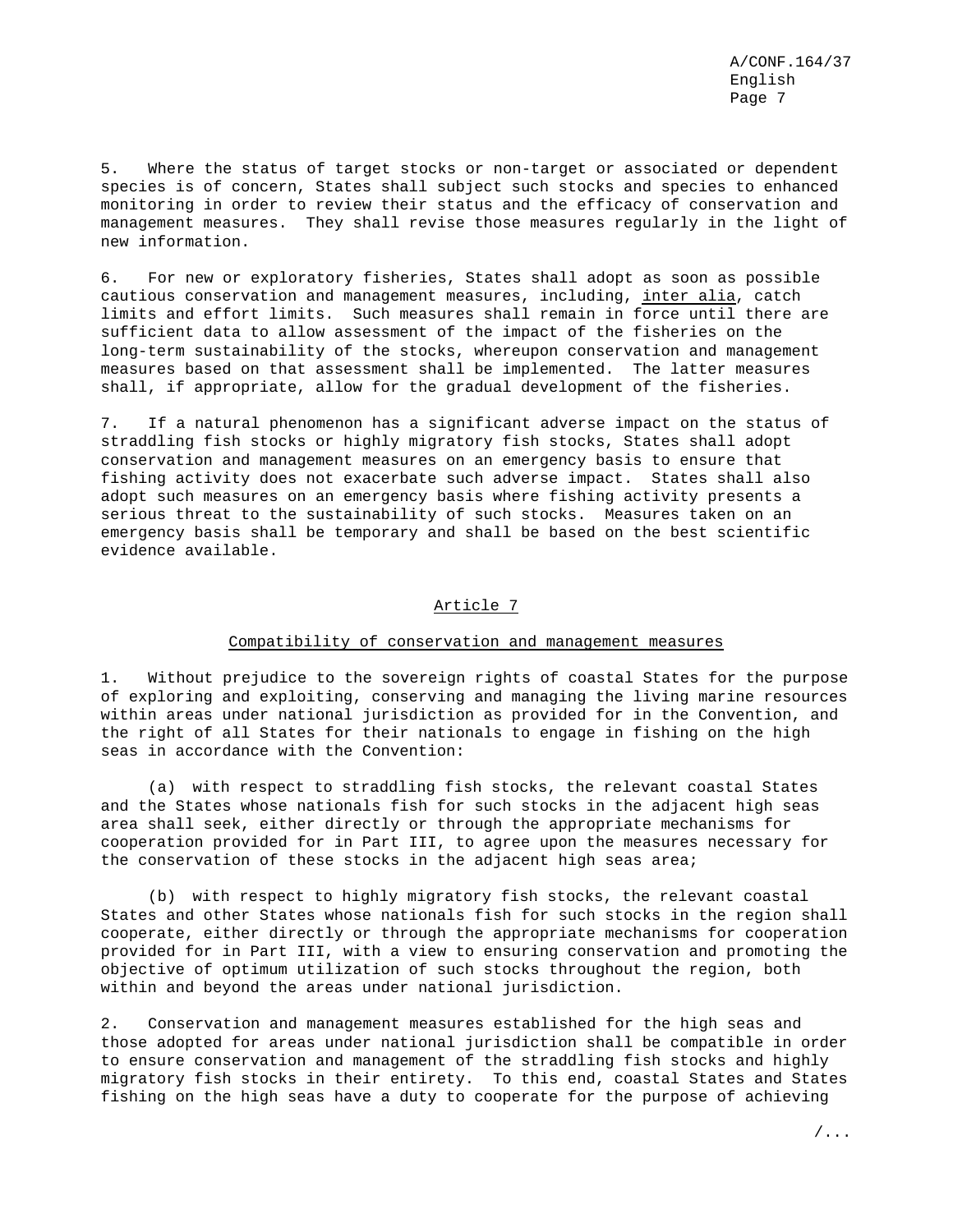compatible measures in respect of such stocks. In determining compatible conservation and management measures, States shall:

(a) take into account the conservation and management measures adopted and applied in accordance with article 61 of the Convention in respect of the same stocks by coastal States within areas under national jurisdiction and ensure that measures established in respect of such stocks for the high seas do not undermine the effectiveness of such measures;

(b) take into account previously agreed measures established and applied for the high seas in accordance with the Convention in respect of the same stocks by relevant coastal States and States fishing on the high seas;

(c) take into account previously agreed measures established and applied in accordance with the Convention in respect of the same stocks by a subregional or regional fisheries management organization or arrangement;

(d) take into account the biological unity and other biological characteristics of the stocks and the relationships between the distribution of the stocks, the fisheries and the geographical particularities of the region concerned, including the extent to which the stocks occur and are fished in areas under national jurisdiction;

(e) take into account the respective dependence of the coastal States and the States fishing on the high seas on the stocks concerned; and

(f) ensure that such measures do not result in harmful impact on the living marine resources as a whole.

3. In giving effect to their duty to cooperate, States shall make every effort to agree on compatible conservation and management measures within a reasonable period of time.

4. If no agreement can be reached within a reasonable period of time, any of the States concerned may invoke the procedures for the settlement of disputes provided for in Part VIII.

5. Pending agreement on compatible conservation and management measures, the States concerned, in a spirit of understanding and cooperation, shall make every effort to enter into provisional arrangements of a practical nature. In the event that they are unable to agree on such arrangements, any of the States concerned may, for the purpose of obtaining provisional measures, submit the dispute to a court or tribunal in accordance with the procedures for the settlement of disputes provided for in Part VIII.

6. Provisional arrangements or measures entered into or prescribed pursuant to paragraph 5 shall take into account the provisions of this Part, shall have due regard to the rights and obligations of all States concerned, shall not jeopardize or hamper the reaching of final agreement on compatible conservation and management measures and shall be without prejudice to the final outcome of any dispute settlement procedure.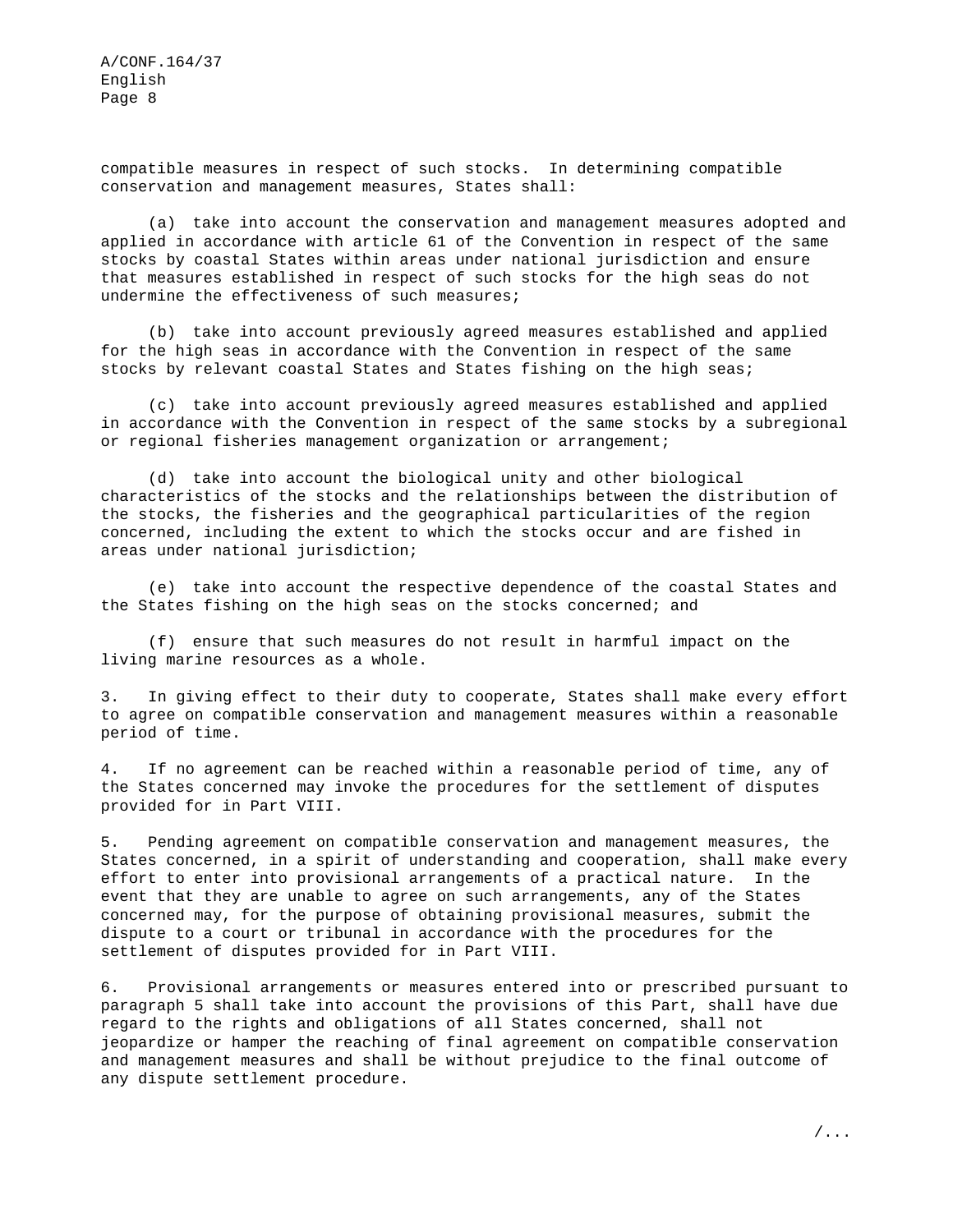7. Coastal States shall regularly inform States fishing on the high seas in the subregion or region, either directly or through appropriate subregional or regional fisheries management organizations or arrangements, or through other appropriate means, of the measures they have adopted for straddling fish stocks and highly migratory fish stocks within areas under their national jurisdiction.

8. States fishing on the high seas shall regularly inform other interested States, either directly or through appropriate subregional or regional fisheries management organizations or arrangements, or through other appropriate means, of the measures they have adopted for regulating the activities of vessels flying their flag which fish for such stocks on the high seas.

#### PART III

# MECHANISMS FOR INTERNATIONAL COOPERATION CONCERNING STRADDLING FISH STOCKS AND HIGHLY MIGRATORY FISH STOCKS

# Article 8

## Cooperation for conservation and management

1. Coastal States and States fishing on the high seas shall, in accordance with the Convention, pursue cooperation in relation to straddling fish stocks and highly migratory fish stocks either directly or through appropriate subregional or regional fisheries management organizations or arrangements, taking into account the specific characteristics of the subregion or region, to ensure effective conservation and management of such stocks.

2. States shall enter into consultations in good faith and without delay, particularly where there is evidence that the straddling fish stocks and highly migratory fish stocks concerned may be under threat of over-exploitation or where a new fishery is being developed for such stocks. To this end, consultations may be initiated at the request of any interested State with a view to establishing appropriate arrangements to ensure conservation and management of the stocks. Pending agreement on such arrangements, States shall observe the provisions of this Agreement and shall act in good faith and with due regard to the rights, interests and duties of other States.

3. Where a subregional or regional fisheries management organization or arrangement has the competence to establish conservation and management measures for particular straddling fish stocks or highly migratory fish stocks, States fishing for the stocks on the high seas and relevant coastal States shall give effect to their duty to cooperate by becoming members of such organization or participants in such arrangement, or by agreeing to apply the conservation and management measures established by such organization or arrangement. States having a real interest in the fisheries concerned may become members of such organization or participants in such arrangement. The terms of participation in such organization or arrangement shall not preclude such States from membership or participation; nor shall they be applied in a manner which discriminates against any State or group of States having a real interest in the fisheries concerned.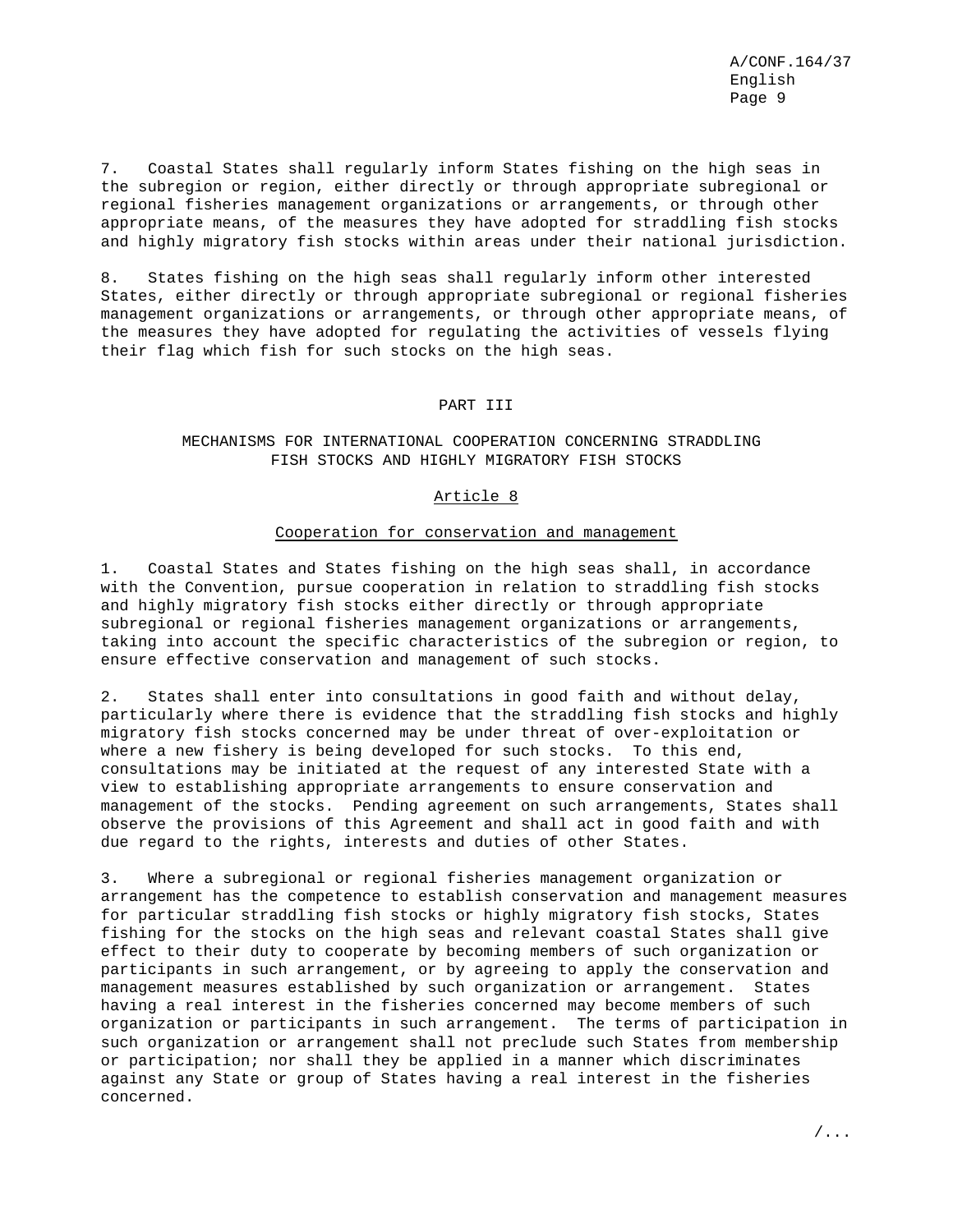4. Only those States which are members of such an organization or participants in such an arrangement, or which agree to apply the conservation and management measures established by such organization or arrangement, shall have access to the fishery resources to which those measures apply.

5. Where there is no subregional or regional fisheries management organization or arrangement to establish conservation and management measures for a particular straddling fish stock or highly migratory fish stock, relevant coastal States and States fishing on the high seas for such stock in the subregion or region shall cooperate to establish such an organization or enter into other appropriate arrangements to ensure conservation and management of such stock and shall participate in the work of the organization or arrangement.

6. Any State intending to propose that action be taken by an intergovernmental organization having competence with respect to living resources should, where such action would have a significant effect on conservation and management measures already established by a competent subregional or regional fisheries management organization or arrangement, consult through that organization or arrangement with its members or participants. To the extent practicable, such consultation should take place prior to the submission of the proposal to the intergovernmental organization.

# Article 9

# Subregional and regional fisheries management organizations and arrangements

1. In establishing subregional or regional fisheries management organizations or in entering into subregional or regional fisheries management arrangements for straddling fish stocks and highly migratory fish stocks, States shall agree, inter alia, on:

(a) the stocks to which conservation and management measures apply, taking into account the biological characteristics of the stocks concerned and the nature of the fisheries involved;

(b) the area of application, taking into account article 7, paragraph 1, and the characteristics of the subregion or region, including socio-economic, geographical and environmental factors;

(c) the relationship between the work of the new organization or arrangement and the role, objectives and operations of any relevant existing fisheries management organizations or arrangements; and

(d) the mechanisms by which the organization or arrangement will obtain scientific advice and review the status of the stocks, including, where appropriate, the establishment of a scientific advisory body.

2. States cooperating in the formation of a subregional or regional fisheries management organization or arrangement shall inform other States which they are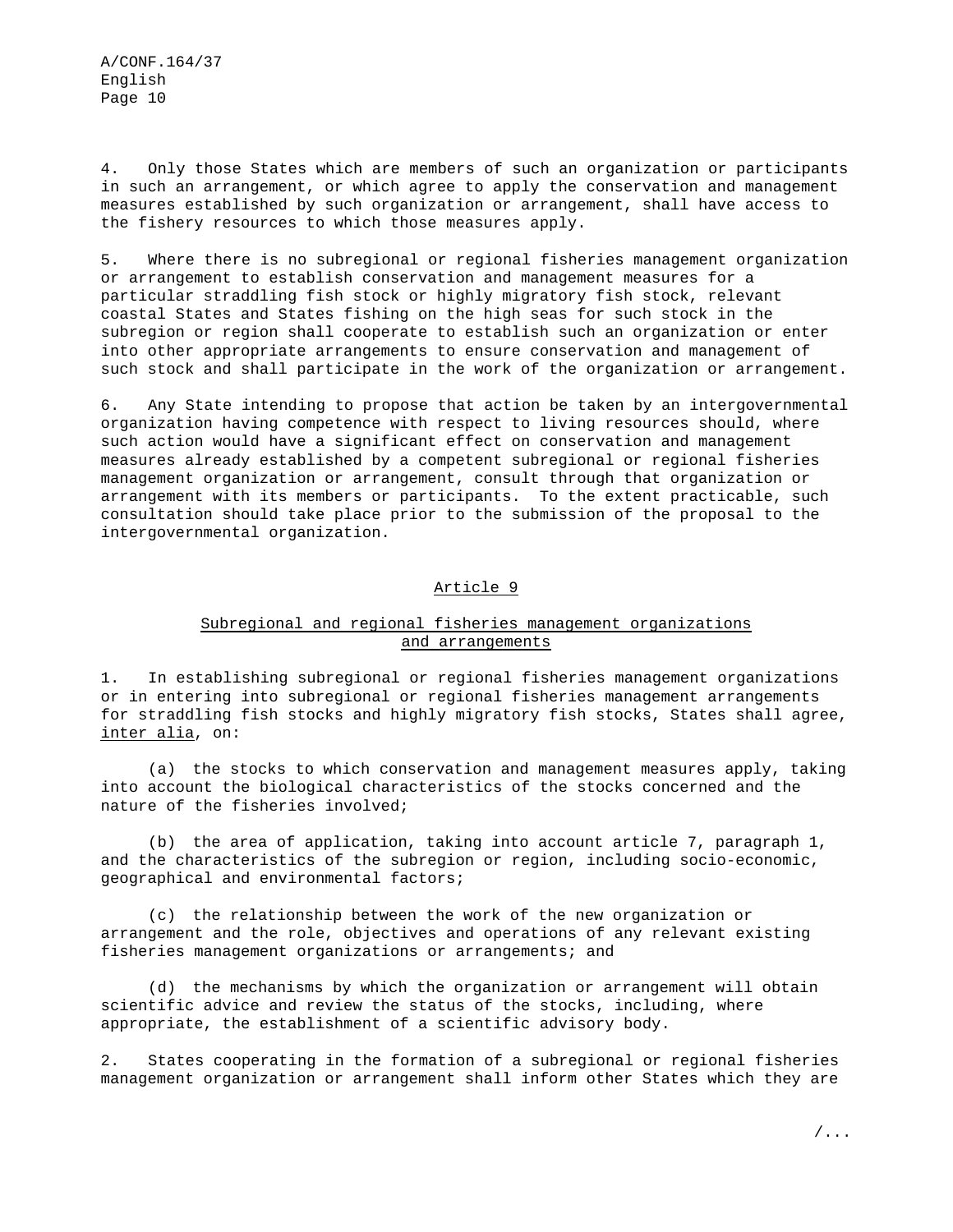aware have a real interest in the work of the proposed organization or arrangement of such cooperation.

# Article 10

# Functions of subregional and regional fisheries management organizations and arrangements

In fulfilling their obligation to cooperate through subregional or regional fisheries management organizations or arrangements, States shall:

(a) agree on and comply with conservation and management measures to ensure the long-term sustainability of straddling fish stocks and highly migratory fish stocks;

(b) agree, as appropriate, on participatory rights such as allocations of allowable catch or levels of fishing effort;

(c) adopt and apply any generally recommended international minimum standards for the responsible conduct of fishing operations;

(d) obtain and evaluate scientific advice, review the status of the stocks and assess the impact of fishing on non-target and associated or dependent species;

(e) agree on standards for collection, reporting, verification and exchange of data on fisheries for the stocks;

(f) compile and disseminate accurate and complete statistical data, as described in Annex I, to ensure that the best scientific evidence is available, while maintaining confidentiality where appropriate;

(g) promote and conduct scientific assessments of the stocks and relevant research and disseminate the results thereof;

(h) establish appropriate cooperative mechanisms for effective monitoring, control, surveillance and enforcement;

(i) agree on means by which the fishing interests of new members of the organization or new participants in the arrangement will be accommodated;

(j) agree on decision-making procedures which facilitate the adoption of conservation and management measures in a timely and effective manner;

(k) promote the peaceful settlement of disputes in accordance with Part VIII;

(l) ensure the full cooperation of their relevant national agencies and industries in implementing the recommendations and decisions of the organization or arrangement; and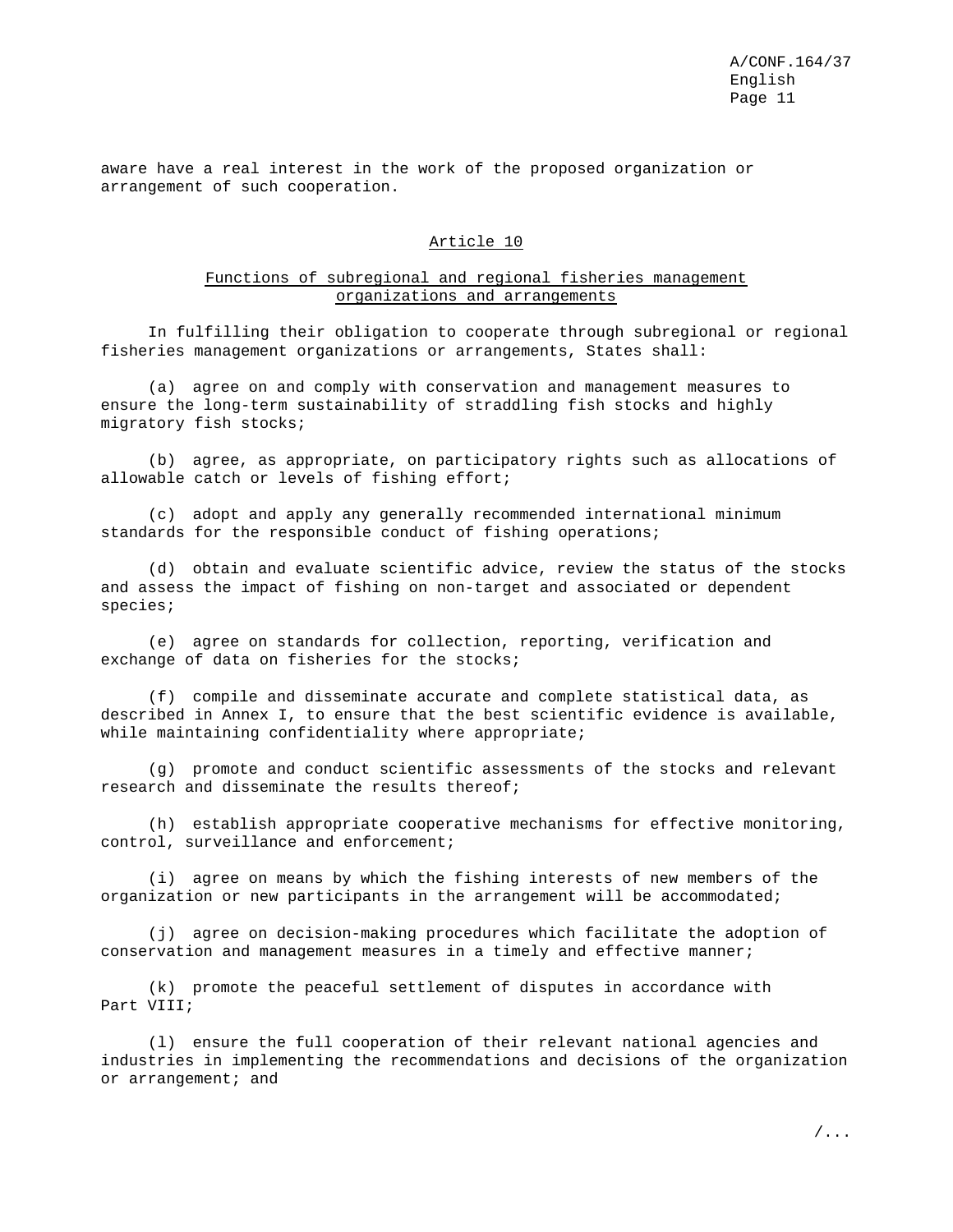(m) give due publicity to the conservation and management measures established by the organization or arrangement.

#### Article 11

## New members or participants

In determining the nature and extent of participatory rights for new members of a subregional or regional fisheries management organization, or for new participants in a subregional or regional fisheries management arrangement, States shall take into account, inter alia:

(a) the status of the straddling fish stocks and highly migratory fish stocks and the existing level of fishing effort in the fishery;

(b) the respective interests, fishing patterns and fishing practices of new and existing members or participants;

(c) the respective contributions of new and existing members or participants to conservation and management of the stocks, to the collection and provision of accurate data and to the conduct of scientific research on the stocks;

(d) the needs of coastal fishing communities which are dependent mainly on fishing for the stocks;

(e) the needs of coastal States whose economies are overwhelmingly dependent on the exploitation of living marine resources; and

(f) the interests of developing States from the subregion or region in whose areas of national jurisdiction the stocks also occur.

## Article 12

# Transparency in activities of subregional and regional fisheries management organizations and arrangements

1. States shall provide for transparency in the decision-making process and other activities of subregional and regional fisheries management organizations and arrangements.

2. Representatives from other intergovernmental organizations and representatives from non-governmental organizations concerned with straddling fish stocks and highly migratory fish stocks shall be afforded the opportunity to take part in meetings of subregional and regional fisheries management organizations and arrangements as observers or otherwise, as appropriate, in accordance with the procedures of the organization or arrangement concerned. Such procedures shall not be unduly restrictive in this respect. Such intergovernmental organizations and non-governmental organizations shall have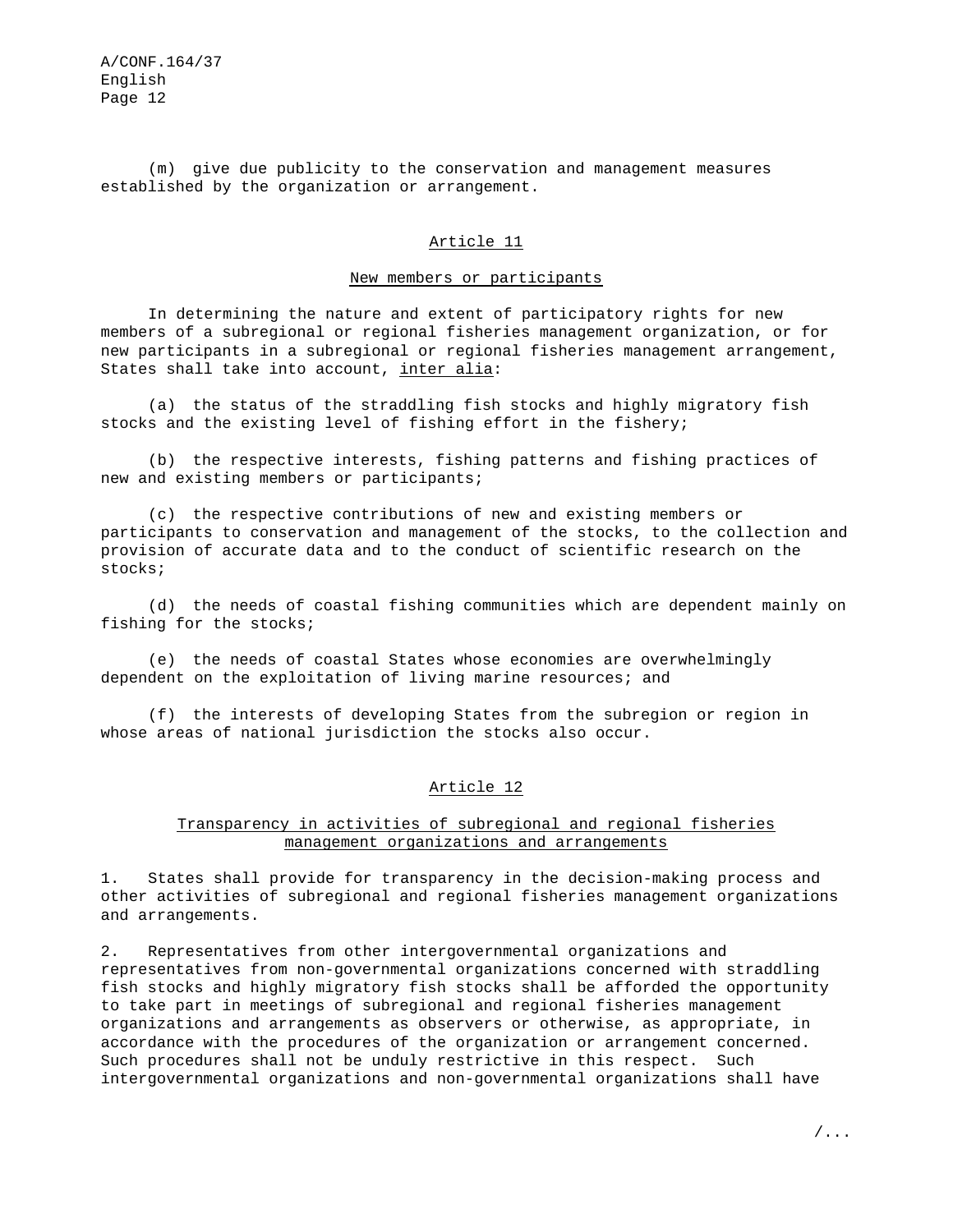timely access to the records and reports of such organizations and arrangements, subject to the procedural rules on access to them.

# Article 13

#### Strengthening of existing organizations and arrangements

States shall cooperate to strengthen existing subregional and regional fisheries management organizations and arrangements in order to improve their effectiveness in establishing and implementing conservation and management measures for straddling fish stocks and highly migratory fish stocks.

## Article 14

# Collection and provision of information and cooperation in scientific research

1. States shall ensure that fishing vessels flying their flag provide such information as may be necessary in order to fulfil their obligations under this Agreement. To this end, States shall in accordance with Annex I:

(a) collect and exchange scientific, technical and statistical data with respect to fisheries for straddling fish stocks and highly migratory fish stocks;

(b) ensure that data are collected in sufficient detail to facilitate effective stock assessment and are provided in a timely manner to fulfil the requirements of subregional or regional fisheries management organizations or arrangements; and

(c) take appropriate measures to verify the accuracy of such data.

2. States shall cooperate, either directly or through subregional or regional fisheries management organizations or arrangements:

(a) to agree on the specification of data and the format in which they are to be provided to such organizations or arrangements, taking into account the nature of the stocks and the fisheries for those stocks; and

(b) to develop and share analytical techniques and stock assessment methodologies to improve measures for the conservation and management of straddling fish stocks and highly migratory fish stocks.

3. Consistent with Part XIII of the Convention, States shall cooperate, either directly or through competent international organizations, to strengthen scientific research capacity in the field of fisheries and promote scientific research related to the conservation and management of straddling fish stocks and highly migratory fish stocks for the benefit of all. To this end, a State or the competent international organization conducting such research beyond areas under national jurisdiction shall actively promote the publication and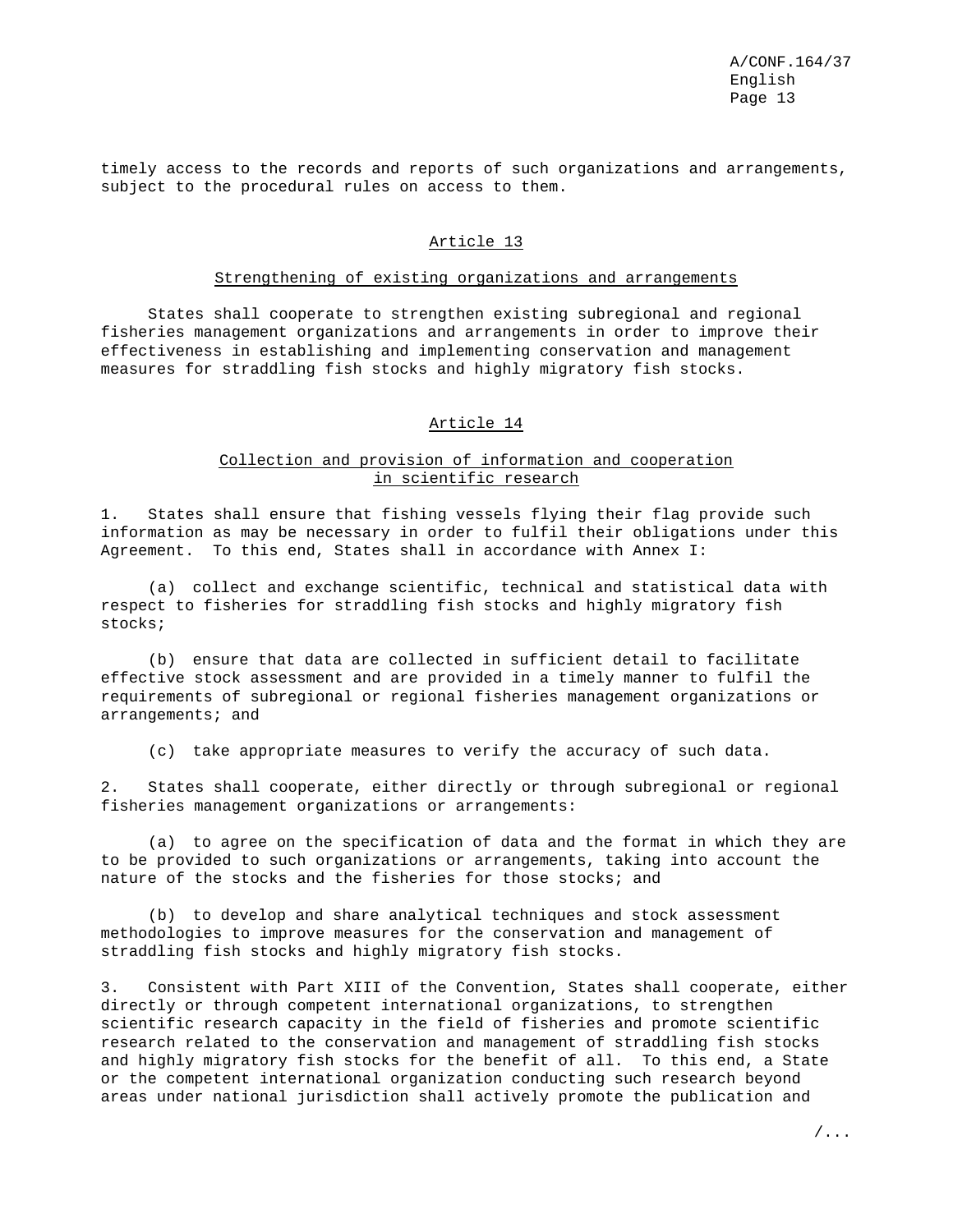dissemination to any interested States of the results of that research and information relating to its objectives and methods and, to the extent practicable, shall facilitate the participation of scientists from those States in such research.

## Article 15

## Enclosed and semi-enclosed seas

In implementing this Agreement in an enclosed or semi-enclosed sea, States shall take into account the natural characteristics of that sea and shall also act in a manner consistent with Part IX of the Convention and other relevant provisions thereof.

# Article 16

# Areas of high seas surrounded entirely by an area under the national jurisdiction of a single State

1. States fishing for straddling fish stocks and highly migratory fish stocks in an area of the high seas surrounded entirely by an area under the national jurisdiction of a single State and the latter State shall cooperate to establish conservation and management measures in respect of those stocks in the high seas area. Having regard to the natural characteristics of the area, States shall pay special attention to the establishment of compatible conservation and management measures for such stocks pursuant to article 7. Measures taken in respect of the high seas shall take into account the rights, duties and interests of the coastal State under the Convention, shall be based on the best scientific evidence available and shall also take into account any conservation and management measures adopted and applied in respect of the same stocks in accordance with article 61 of the Convention by the coastal State in the area under national jurisdiction. States shall also agree on measures for monitoring, control, surveillance and enforcement to ensure compliance with the conservation and management measures in respect of the high seas.

2. Pursuant to article 8, States shall act in good faith and make every effort to agree without delay on conservation and management measures to be applied in the carrying out of fishing operations in the area referred to in paragraph 1. If, within a reasonable period of time, the fishing States concerned and the coastal State are unable to agree on such measures, they shall, having regard to paragraph 1, apply article 7, paragraphs 4, 5 and 6, relating to provisional arrangements or measures. Pending the establishment of such provisional arrangements or measures, the States concerned shall take measures in respect of vessels flying their flag in order that they not engage in fisheries which could undermine the stocks concerned.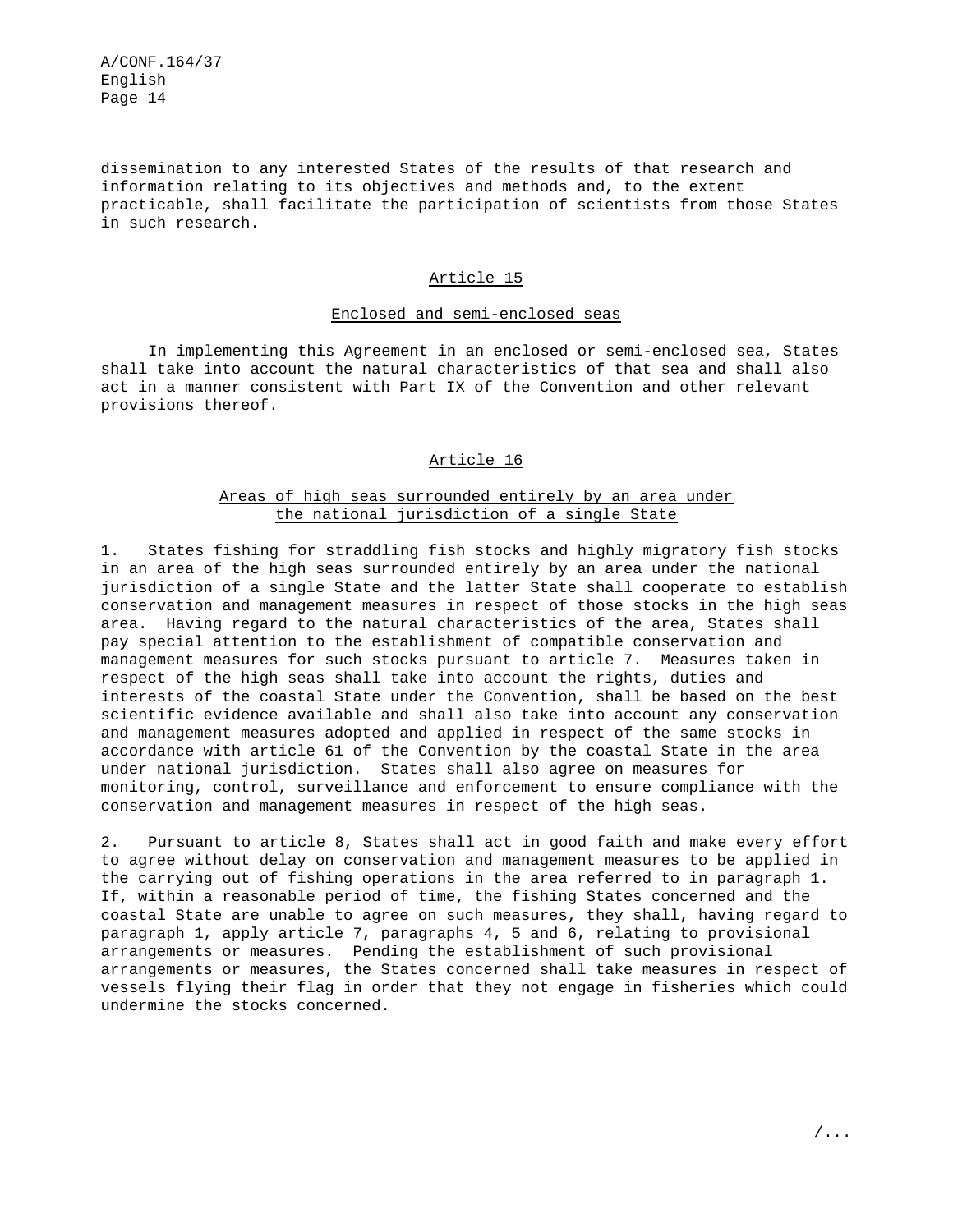# PART IV

## NON-MEMBERS AND NON-PARTICIPANTS

## Article 17

# Non-members of organizations and non-participants in arrangements

1. A State which is not a member of a subregional or regional fisheries management organization or is not a participant in a subregional or regional fisheries management arrangement, and which does not otherwise agree to apply the conservation and management measures established by such organization or arrangement, is not discharged from the obligation to cooperate, in accordance with the Convention and this Agreement, in the conservation and management of the relevant straddling fish stocks and highly migratory fish stocks.

2. Such State shall not authorize vessels flying its flag to engage in fishing operations for the straddling fish stocks or highly migratory fish stocks which are subject to the conservation and management measures established by such organization or arrangement.

3. States which are members of a subregional or regional fisheries management organization or participants in a subregional or regional fisheries management arrangement shall, individually or jointly, request the fishing entities referred to in article 1, paragraph 3, which have fishing vessels in the relevant area to cooperate fully with such organization or arrangement in implementing the conservation and management measures it has established, with a view to having such measures applied de facto as extensively as possible to fishing activities in the relevant area. Such fishing entities shall enjoy benefits from participation in the fishery commensurate with their commitment to comply with conservation and management measures in respect of the stocks.

4. States which are members of such organization or participants in such arrangement shall exchange information with respect to the activities of fishing vessels flying the flags of States which are neither members of the organization nor participants in the arrangement and which are engaged in fishing operations for the relevant stocks. They shall take measures consistent with this Agreement and international law to deter activities of such vessels which undermine the effectiveness of subregional or regional conservation and management measures.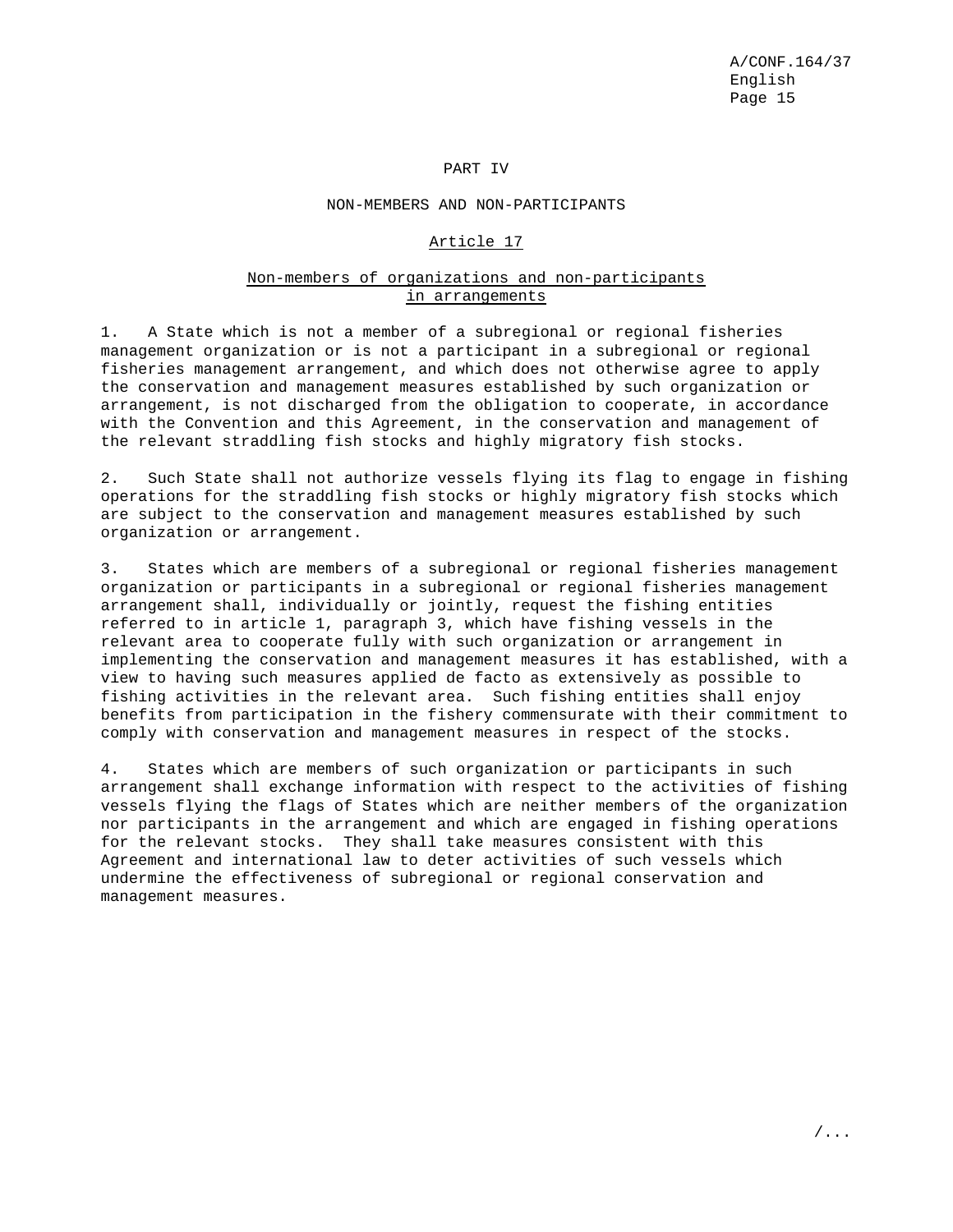## PART V

## DUTIES OF THE FLAG STATE

#### Article 18

## Duties of the flag State

1. A State whose vessels fish on the high seas shall take such measures as may be necessary to ensure that vessels flying its flag comply with subregional and regional conservation and management measures and that such vessels do not engage in any activity which undermines the effectiveness of such measures.

2. A State shall authorize the use of vessels flying its flag for fishing on the high seas only where it is able to exercise effectively its responsibilities in respect of such vessels under the Convention and this Agreement.

3. Measures to be taken by a State in respect of vessels flying its flag shall include:

(a) control of such vessels on the high seas by means of fishing licences, authorizations or permits, in accordance with any applicable procedures agreed at the subregional, regional or global level;

- (b) establishment of regulations:
- (i) to apply terms and conditions to the licence, authorization or permit sufficient to fulfil any subregional, regional or global obligations of the flag State;
- (ii) to prohibit fishing on the high seas by vessels which are not duly licensed or authorized to fish, or fishing on the high seas by vessels otherwise than in accordance with the terms and conditions of a licence, authorization or permit;
- (iii) to require vessels fishing on the high seas to carry the licence, authorization or permit on board at all times and to produce it on demand for inspection by a duly authorized person; and
- (iv) to ensure that vessels flying its flag do not conduct unauthorized fishing within areas under the national jurisdiction of other States;

(c) establishment of a national record of fishing vessels authorized to fish on the high seas and provision of access to the information contained in that record on request by directly interested States, taking into account any national laws of the flag State regarding the release of such information;

(d) requirements for marking of fishing vessels and fishing gear for identification in accordance with uniform and internationally recognizable vessel and gear marking systems, such as the Food and Agriculture Organization of the United Nations Standard Specifications for the Marking and Identification of Fishing Vessels;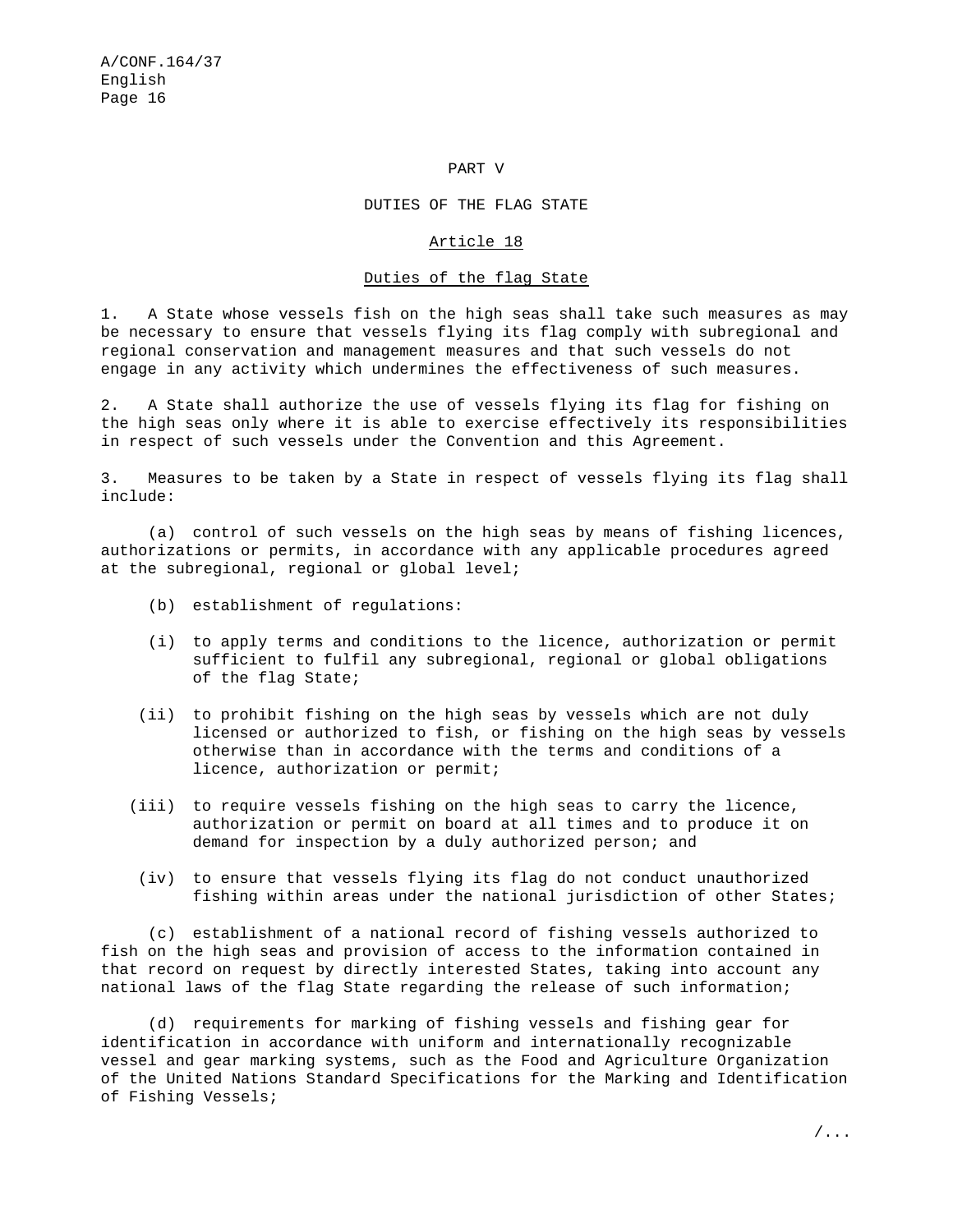(e) requirements for recording and timely reporting of vessel position, catch of target and non-target species, fishing effort and other relevant fisheries data in accordance with subregional, regional and global standards for collection of such data;

(f) requirements for verifying the catch of target and non-target species through such means as observer programmes, inspection schemes, unloading reports, supervision of transshipment and monitoring of landed catches and market statistics;

(g) monitoring, control and surveillance of such vessels, their fishing operations and related activities by, inter alia:

- (i) the implementation of national inspection schemes and subregional and regional schemes for cooperation in enforcement pursuant to articles 21 and 22, including requirements for such vessels to permit access by duly authorized inspectors from other States;
- (ii) the implementation of national observer programmes and subregional and regional observer programmes in which the flag State is a participant, including requirements for such vessels to permit access by observers from other States to carry out the functions agreed under the programmes; and
- (iii) the development and implementation of vessel monitoring systems, including, as appropriate, satellite transmitter systems, in accordance with any national programmes and those which have been subregionally, regionally or globally agreed among the States concerned;

(h) regulation of transshipment on the high seas to ensure that the effectiveness of conservation and management measures is not undermined; and

(i) regulation of fishing activities to ensure compliance with subregional, regional or global measures, including those aimed at minimizing catches of non-target species.

4. Where there is a subregionally, regionally or globally agreed system of monitoring, control and surveillance in effect, States shall ensure that the measures they impose on vessels flying their flag are compatible with that system.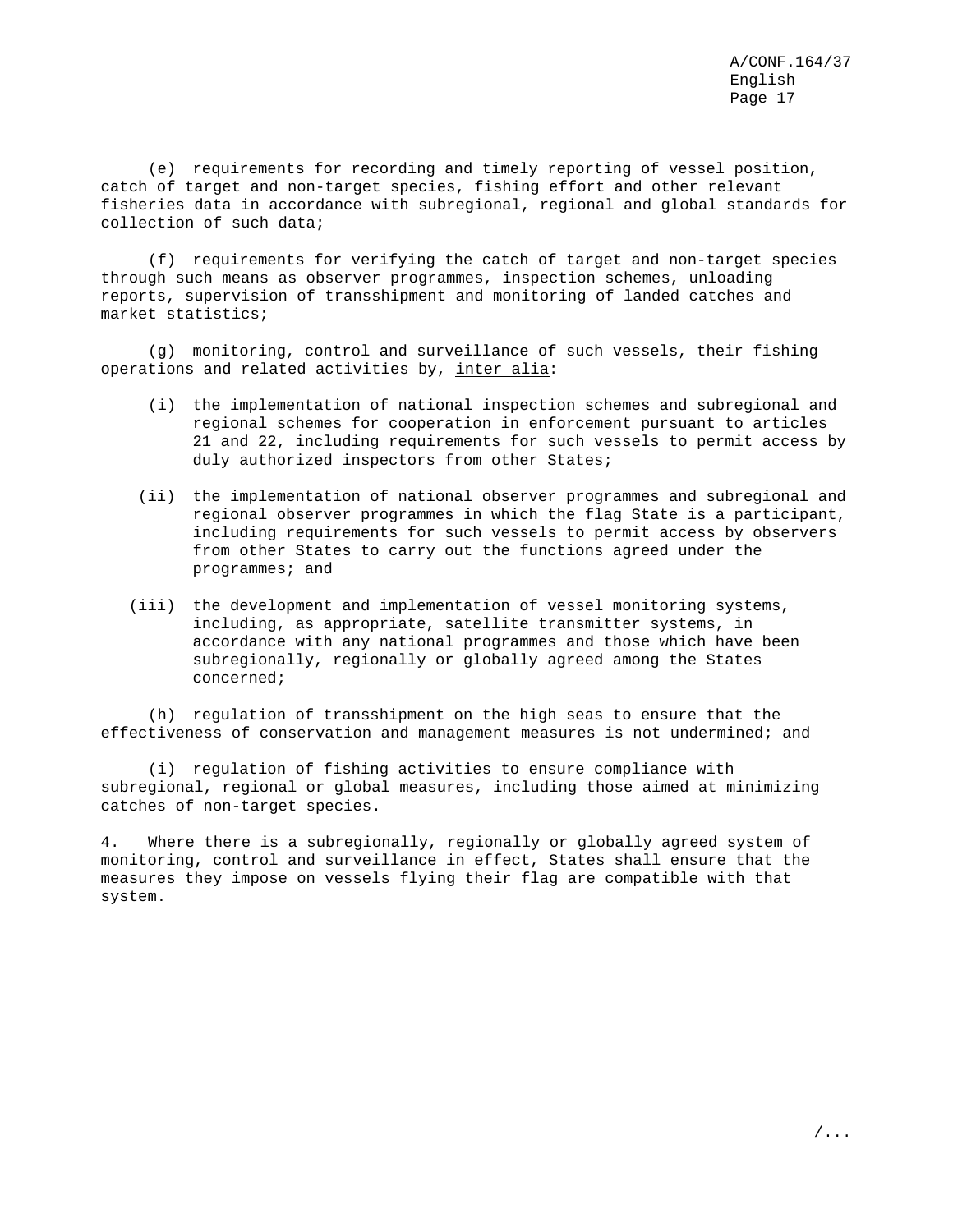## PART VI

## COMPLIANCE AND ENFORCEMENT

## Article 19

## Compliance and enforcement by the flag State

1. A State shall ensure compliance by vessels flying its flag with subregional and regional conservation and management measures for straddling fish stocks and highly migratory fish stocks. To this end, that State shall:

(a) enforce such measures irrespective of where violations occur;

(b) investigate immediately and fully any alleged violation of subregional or regional conservation and management measures, which may include the physical inspection of the vessels concerned, and report promptly to the State alleging the violation and the relevant subregional or regional organization or arrangement on the progress and outcome of the investigation;

(c) require any vessel flying its flag to give information to the investigating authority regarding vessel position, catches, fishing gear, fishing operations and related activities in the area of an alleged violation;

(d) if satisfied that sufficient evidence is available in respect of an alleged violation, refer the case to its authorities with a view to instituting proceedings without delay in accordance with its laws and, where appropriate, detain the vessel concerned; and

(e) ensure that, where it has been established, in accordance with its laws, a vessel has been involved in the commission of a serious violation of such measures, the vessel does not engage in fishing operations on the high seas until such time as all outstanding sanctions imposed by the flag State in respect of the violation have been complied with.

2. All investigations and judicial proceedings shall be carried out expeditiously. Sanctions applicable in respect of violations shall be adequate in severity to be effective in securing compliance and to discourage violations wherever they occur and shall deprive offenders of the benefits accruing from their illegal activities. Measures applicable in respect of masters and other officers of fishing vessels shall include provisions which may permit, inter alia, refusal, withdrawal or suspension of authorizations to serve as masters or officers on such vessels.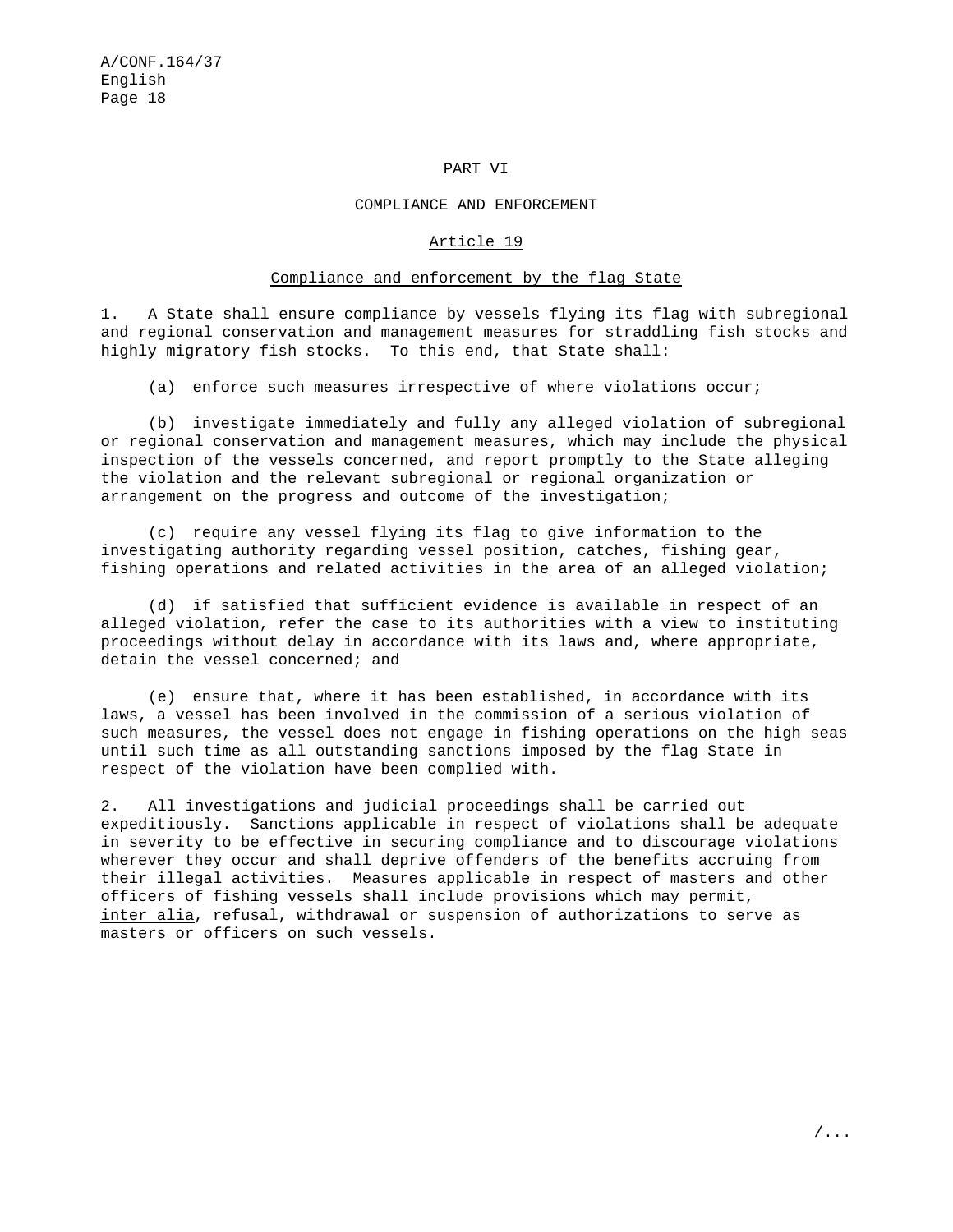# Article 20

# International cooperation in enforcement

1. States shall cooperate, either directly or through subregional or regional fisheries management organizations or arrangements, to ensure compliance with and enforcement of subregional and regional conservation and management measures for straddling fish stocks and highly migratory fish stocks.

2. A flag State conducting an investigation of an alleged violation of conservation and management measures for straddling fish stocks or highly migratory fish stocks may request the assistance of any other State whose cooperation may be useful in the conduct of that investigation. All States shall endeavour to meet reasonable requests made by a flag State in connection with such investigations.

3. A flag State may undertake such investigations directly, in cooperation with other interested States or through the relevant subregional or regional fisheries management organization or arrangement. Information on the progress and outcome of the investigations shall be provided to all States having an interest in, or affected by, the alleged violation.

4. States shall assist each other in identifying vessels reported to have engaged in activities undermining the effectiveness of subregional, regional or global conservation and management measures.

5. States shall, to the extent permitted by national laws and regulations, establish arrangements for making available to prosecuting authorities in other States evidence relating to alleged violations of such measures.

6. Where there are reasonable grounds for believing that a vessel on the high seas has been engaged in unauthorized fishing within an area under the jurisdiction of a coastal State, the flag State of that vessel, at the request of the coastal State concerned, shall immediately and fully investigate the matter. The flag State shall cooperate with the coastal State in taking appropriate enforcement action in such cases and may authorize the relevant authorities of the coastal State to board and inspect the vessel on the high seas. This paragraph is without prejudice to article 111 of the Convention.

7. States Parties which are members of a subregional or regional fisheries management organization or participants in a subregional or regional fisheries management arrangement may take action in accordance with international law, including through recourse to subregional or regional procedures established for this purpose, to deter vessels which have engaged in activities which undermine the effectiveness of or otherwise violate the conservation and management measures established by that organization or arrangement from fishing on the high seas in the subregion or region until such time as appropriate action is taken by the flag State.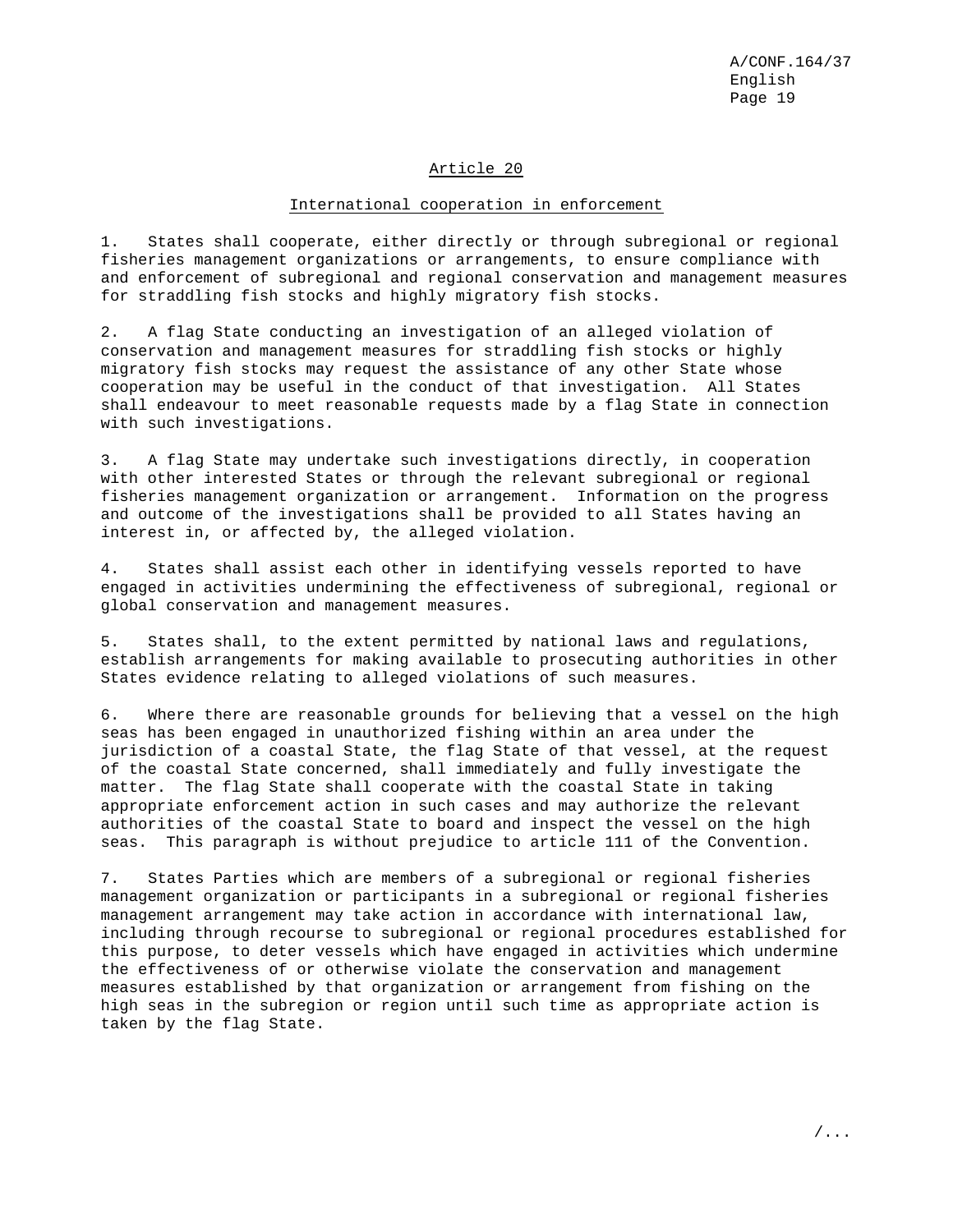# Article 21

# Subregional and regional cooperation in enforcement

1. In any high seas area covered by a subregional or regional fisheries management organization or arrangement, a State Party which is a member of such organization or a participant in such arrangement may, through its duly authorized inspectors, board and inspect, in accordance with paragraph 2, fishing vessels flying the flag of another State Party to this Agreement, whether or not such State Party is also a member of the organization or a participant in the arrangement, for the purpose of ensuring compliance with conservation and management measures for straddling fish stocks and highly migratory fish stocks established by that organization or arrangement.

2. States shall establish, through subregional or regional fisheries management organizations or arrangements, procedures for boarding and inspection pursuant to paragraph 1, as well as procedures to implement other provisions of this article. Such procedures shall be consistent with this article and the basic procedures set out in article 22 and shall not discriminate against non-members of the organization or non-participants in the arrangement. Boarding and inspection as well as any subsequent enforcement action shall be conducted in accordance with such procedures. States shall give due publicity to procedures established pursuant to this paragraph.

3. If, within two years of the adoption of this Agreement, any organization or arrangement has not established such procedures, boarding and inspection pursuant to paragraph 1, as well as any subsequent enforcement action, shall, pending the establishment of such procedures, be conducted in accordance with this article and the basic procedures set out in article 22.

4. Prior to taking action under this article, inspecting States shall, either directly or through the relevant subregional or regional fisheries management organization or arrangement, inform all States whose vessels fish on the high seas in the subregion or region of the form of identification issued to their duly authorized inspectors. The vessels used for boarding and inspection shall be clearly marked and identifiable as being on government service. At the time of becoming a Party to this Agreement, a State shall designate an appropriate authority to receive notifications pursuant to this article and shall give due publicity of such designation through the relevant subregional or regional fisheries management organization or arrangement.

5. Where, following a boarding and inspection, there are clear grounds for believing that a vessel has engaged in any activity contrary to the conservation and management measures referred to in paragraph 1, the inspecting State shall, where appropriate, secure evidence and shall promptly notify the flag State of the alleged violation.

6. The flag State shall respond to the notification referred to in paragraph 5 within three working days of its receipt, or such other period as may be prescribed in procedures established in accordance with paragraph 2, and shall either: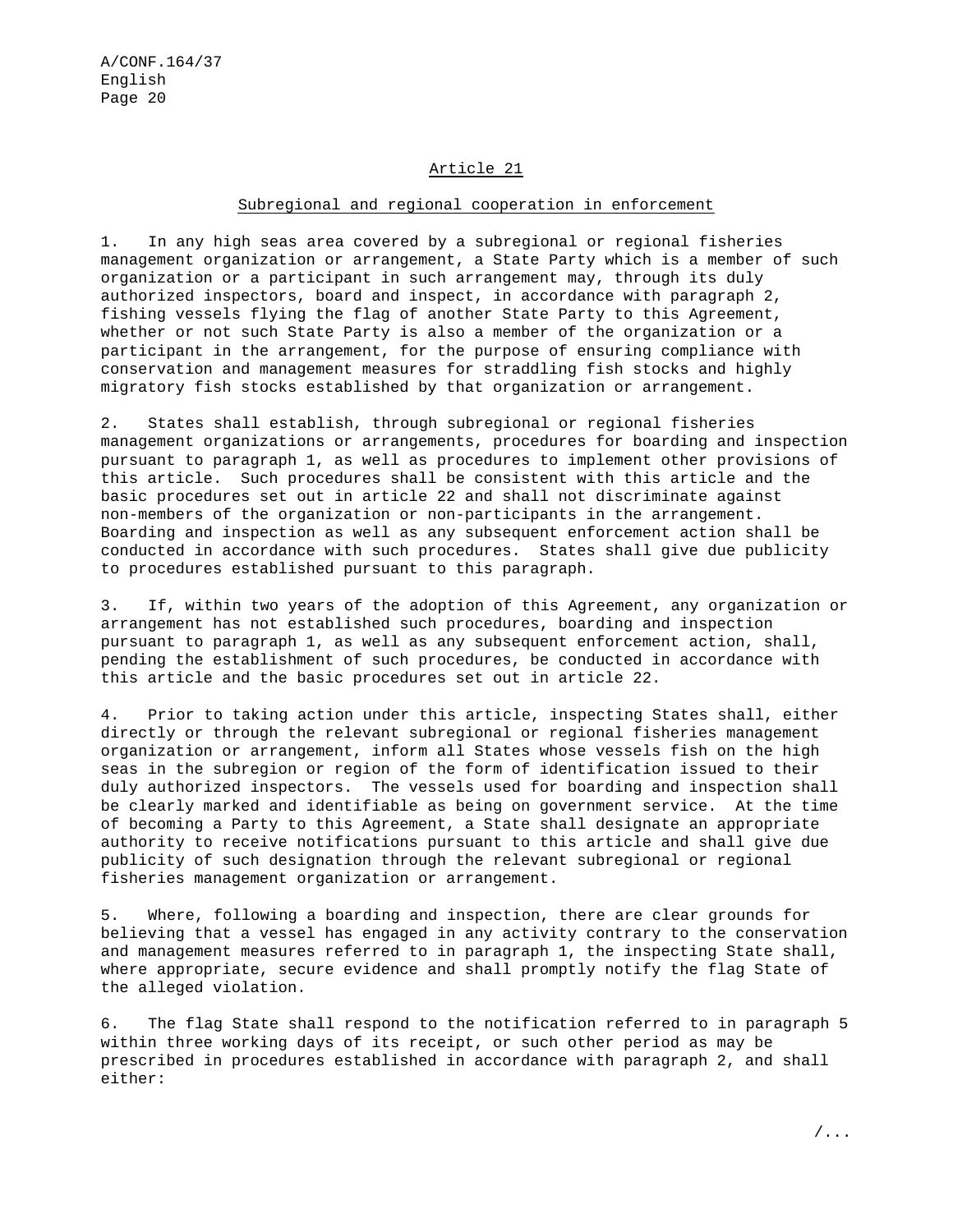(a) fulfil, without delay, its obligations under article 19 to investigate and, if evidence so warrants, take enforcement action with respect to the vessel, in which case it shall promptly inform the inspecting State of the results of the investigation and of any enforcement action taken; or

(b) authorize the inspecting State to investigate.

7. Where the flag State authorizes the inspecting State to investigate an alleged violation, the inspecting State shall, without delay, communicate the results of that investigation to the flag State. The flag State shall, if evidence so warrants, fulfil its obligations to take enforcement action with respect to the vessel. Alternatively, the flag State may authorize the inspecting State to take such enforcement action as the flag State may specify with respect to the vessel, consistent with the rights and obligations of the flag State under this Agreement.

8. Where, following boarding and inspection, there are clear grounds for believing that a vessel has committed a serious violation, and the flag State has either failed to respond or failed to take action as required under paragraphs 6 or 7, the inspectors may remain on board and secure evidence and may require the master to assist in further investigation including, where appropriate, by bringing the vessel without delay to the nearest appropriate port, or to such other port as may be specified in procedures established in accordance with paragraph 2. The inspecting State shall immediately inform the flag State of the name of the port to which the vessel is to proceed. The inspecting State and the flag State and, as appropriate, the port State shall take all necessary steps to ensure the well-being of the crew regardless of their nationality.

9. The inspecting State shall inform the flag State and the relevant organization or the participants in the relevant arrangement of the results of any further investigation.

10. The inspecting State shall require its inspectors to observe generally accepted international regulations, procedures and practices relating to the safety of the vessel and the crew, minimize interference with fishing operations and, to the extent practicable, avoid action which would adversely affect the quality of the catch on board. The inspecting State shall ensure that boarding and inspection is not conducted in a manner that would constitute harassment of any fishing vessel.

11. For the purposes of this article, a serious violation means:

(a) fishing without a valid licence, authorization or permit issued by the flag State in accordance with article 18, paragraph 3 (a);

(b) failing to maintain accurate records of catch and catch-related data, as required by the relevant subregional or regional fisheries management organization or arrangement, or serious misreporting of catch, contrary to the catch reporting requirements of such organization or arrangement;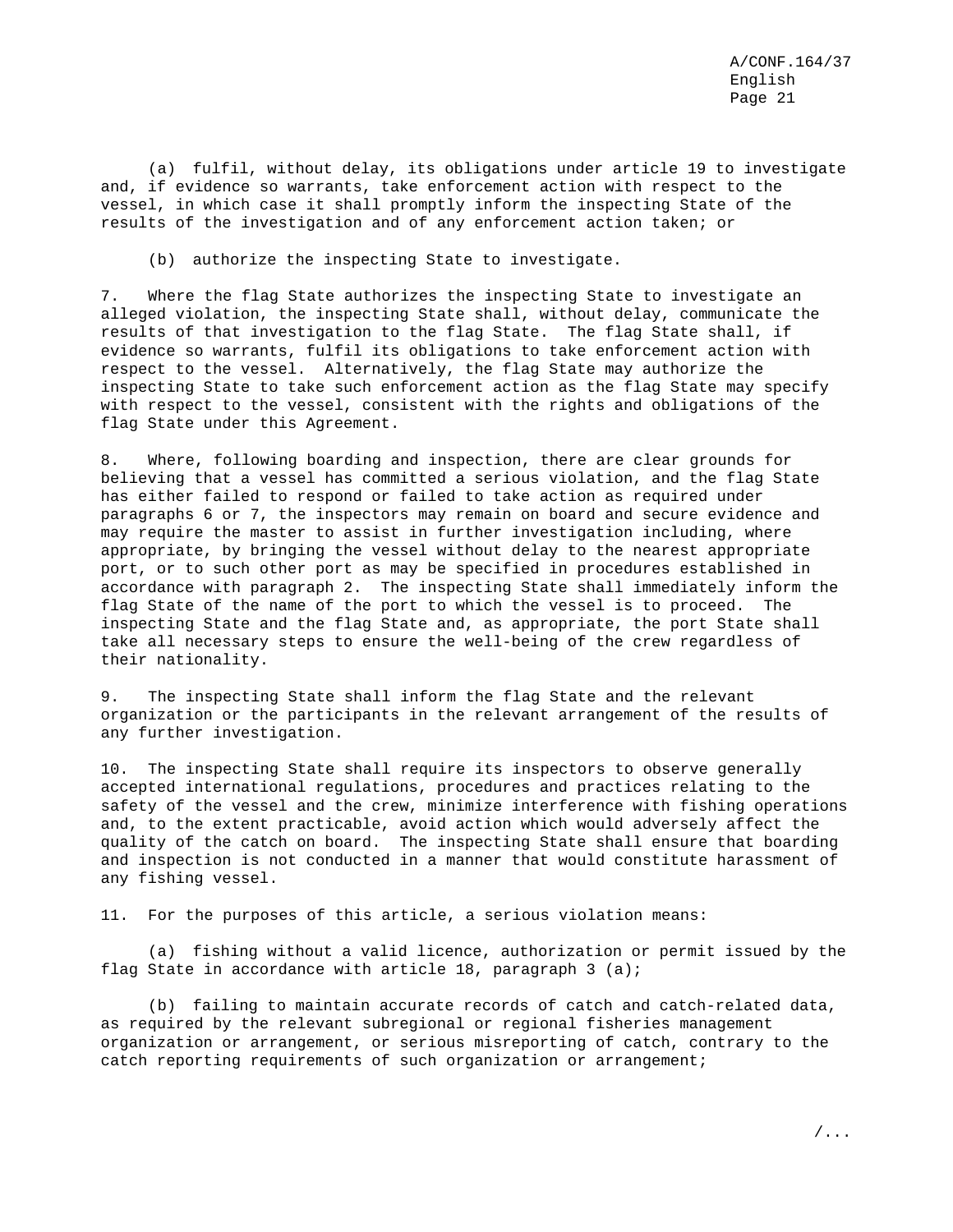(c) fishing in a closed area, fishing during a closed season or fishing without, or after attainment of, a quota established by the relevant subregional or regional fisheries management organization or arrangement;

(d) directed fishing for a stock which is subject to a moratorium or for which fishing is prohibited;

(e) using prohibited fishing gear;

(f) falsifying or concealing the markings, identity or registration of a fishing vessel;

(g) concealing, tampering with or disposing of evidence relating to an investigation;

(h) multiple violations which together constitute a serious disregard of conservation and management measures; or

(i) such other violations as may be specified in procedures established by the relevant subregional or regional fisheries management organization or arrangement.

12. Notwithstanding the other provisions of this article, the flag State may, at any time, take action to fulfil its obligations under article 19 with respect to an alleged violation. Where the vessel is under the direction of the inspecting State, the inspecting State shall, at the request of the flag State, release the vessel to the flag State along with full information on the progress and outcome of its investigation.

13. This article is without prejudice to the right of the flag State to take any measures, including proceedings to impose penalties, according to its laws.

14. This article applies mutatis mutandis to boarding and inspection by a State Party which is a member of a subregional or regional fisheries management organization or a participant in a subregional or regional fisheries management arrangement and which has clear grounds for believing that a fishing vessel flying the flag of another State Party has engaged in any activity contrary to relevant conservation and management measures referred to in paragraph 1 in the high seas area covered by such organization or arrangement, and such vessel has subsequently, during the same fishing trip, entered into an area under the national jurisdiction of the inspecting State.

15. Where a subregional or regional fisheries management organization or arrangement has established an alternative mechanism which effectively discharges the obligation under this Agreement of its members or participants to ensure compliance with the conservation and management measures established by the organization or arrangement, members of such organization or participants in such arrangement may agree to limit the application of paragraph 1 as between themselves in respect of the conservation and management measures which have been established in the relevant high seas area.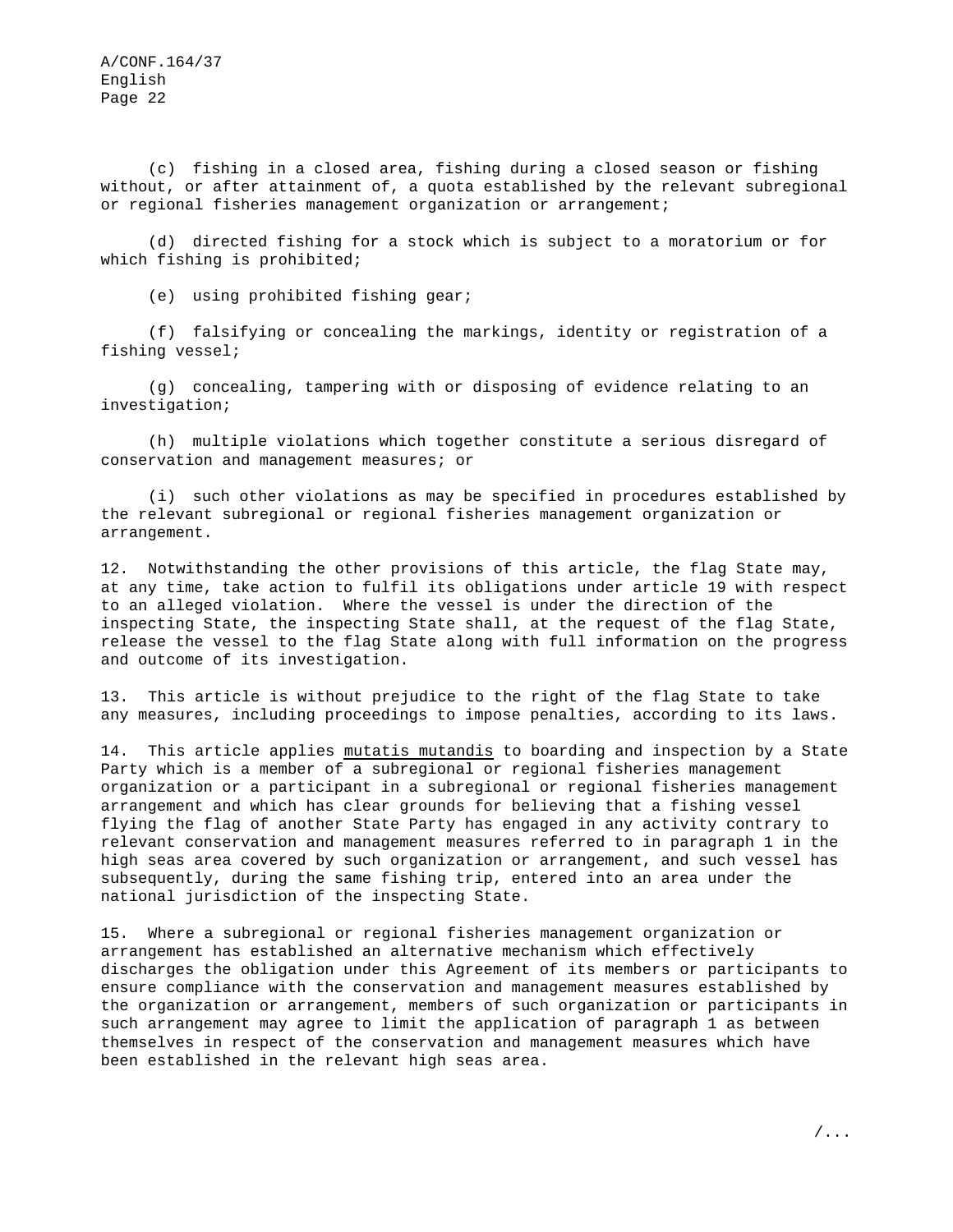16. Action taken by States other than the flag State in respect of vessels having engaged in activities contrary to subregional or regional conservation and management measures shall be proportionate to the seriousness of the violation.

17. Where there are reasonable grounds for suspecting that a fishing vessel on the high seas is without nationality, a State may board and inspect the vessel. Where evidence so warrants, the State may take such action as may be appropriate in accordance with international law.

18. States shall be liable for damage or loss attributable to them arising from action taken pursuant to this article when such action is unlawful or exceeds that reasonably required in the light of available information to implement the provisions of this article.

# Article 22

# Basic procedures for boarding and inspection pursuant to article 21

1. The inspecting State shall ensure that its duly authorized inspectors:

(a) present credentials to the master of the vessel and produce a copy of the text of the relevant conservation and management measures or rules and regulations in force in the high seas area in question pursuant to those measures;

(b) initiate notice to the flag State at the time of the boarding and inspection;

(c) do not interfere with the master's ability to communicate with the authorities of the flag State during the boarding and inspection;

(d) provide a copy of a report on the boarding and inspection to the master and to the authorities of the flag State, noting therein any objection or statement which the master wishes to have included in the report;

(e) promptly leave the vessel following completion of the inspection if they find no evidence of a serious violation; and

(f) avoid the use of force except when and to the degree necessary to ensure the safety of the inspectors and where the inspectors are obstructed in the execution of their duties. The degree of force used shall not exceed that reasonably required in the circumstances.

2. The duly authorized inspectors of an inspecting State shall have the authority to inspect the vessel, its licence, gear, equipment, records, facilities, fish and fish products and any relevant documents necessary to verify compliance with the relevant conservation and management measures.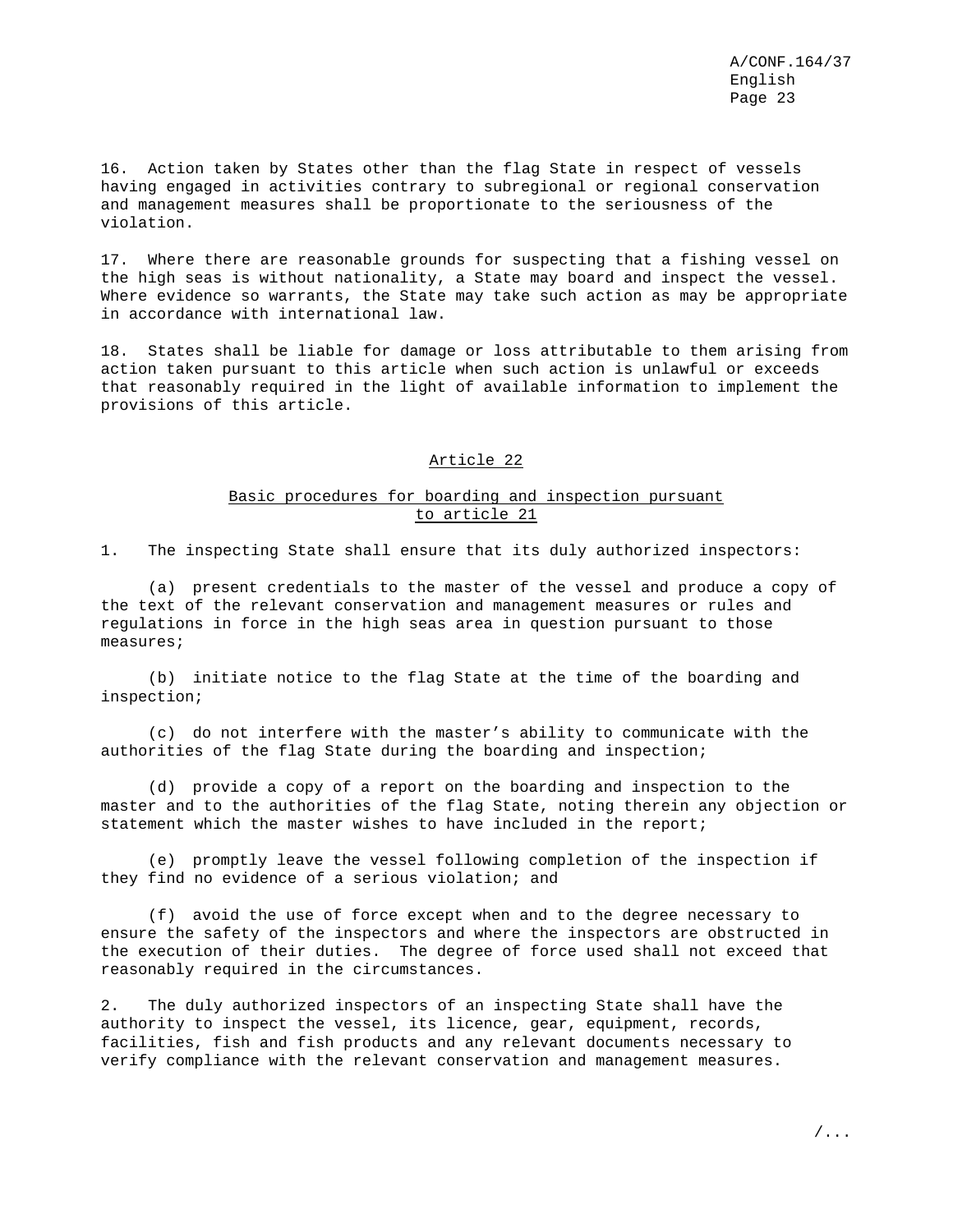3. The flag State shall ensure that vessel masters:

(a) accept and facilitate prompt and safe boarding by the inspectors;

(b) cooperate with and assist in the inspection of the vessel conducted pursuant to these procedures;

(c) do not obstruct, intimidate or interfere with the inspectors in the performance of their duties;

(d) allow the inspectors to communicate with the authorities of the flag State and the inspecting State during the boarding and inspection;

(e) provide reasonable facilities, including, where appropriate, food and accommodation, to the inspectors; and

(f) facilitate safe disembarkation by the inspectors.

4. In the event that the master of a vessel refuses to accept boarding and inspection in accordance with this article and article 21, the flag State shall, except in circumstances where, in accordance with generally accepted international regulations, procedures and practices relating to safety at sea, it is necessary to delay the boarding and inspection, direct the master of the vessel to submit immediately to boarding and inspection and, if the master does not comply with such direction, shall suspend the vessel's authorization to fish and order the vessel to return immediately to port. The flag State shall advise the inspecting State of the action it has taken when the circumstances referred to in this paragraph arise.

## Article 23

# Measures taken by a port State

1. A port State has the right and the duty to take measures, in accordance with international law, to promote the effectiveness of subregional, regional and global conservation and management measures. When taking such measures a port State shall not discriminate in form or in fact against the vessels of any State.

2. A port State may, inter alia, inspect documents, fishing gear and catch on board fishing vessels, when such vessels are voluntarily in its ports or at its offshore terminals.

3. States may adopt regulations empowering the relevant national authorities to prohibit landings and transshipments where it has been established that the catch has been taken in a manner which undermines the effectiveness of subregional, regional or global conservation and management measures on the high seas.

4. Nothing in this article affects the exercise by States of their sovereignty over ports in their territory in accordance with international law.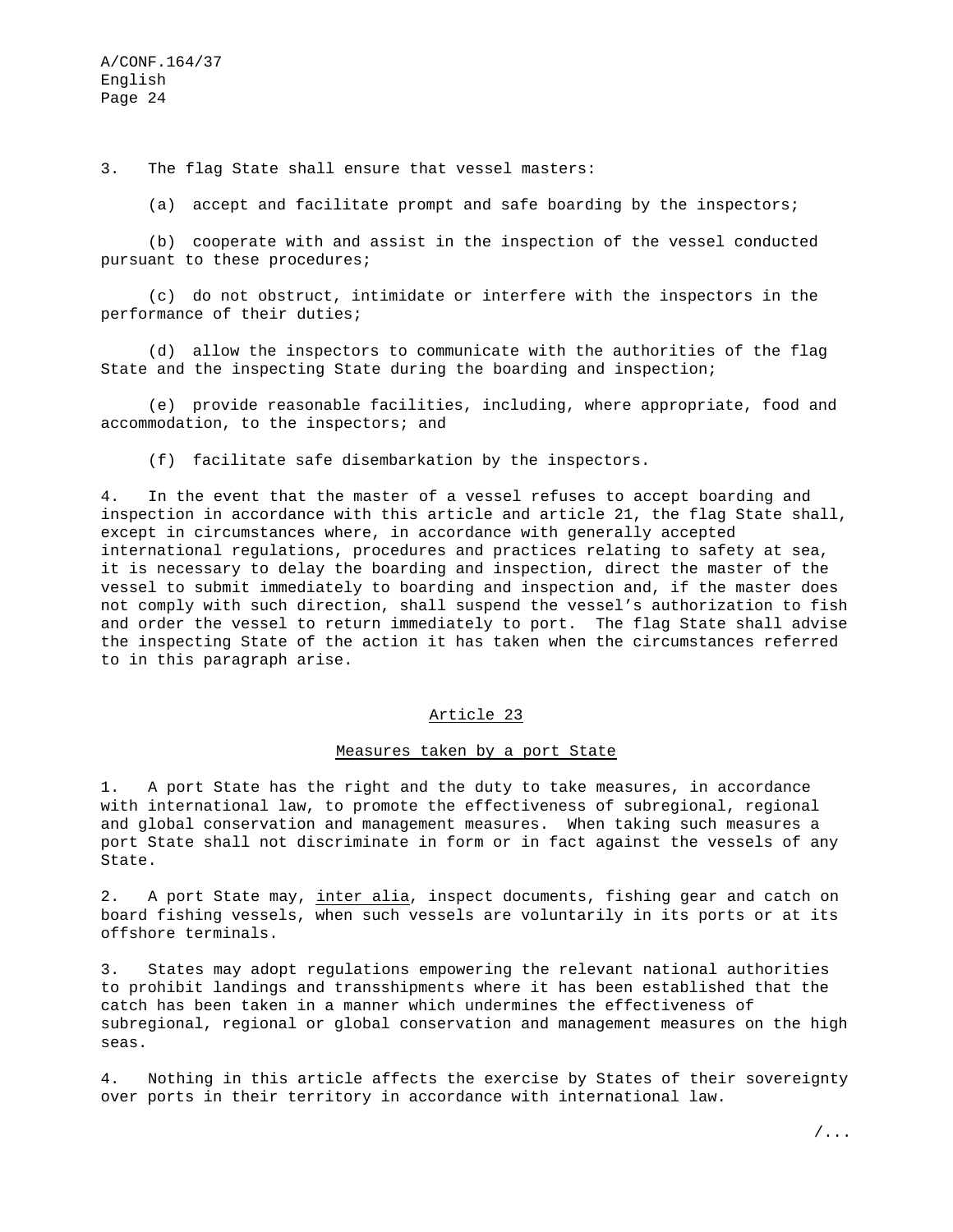## PART VII

# REQUIREMENTS OF DEVELOPING STATES

## Article 24

## Recognition of the special requirements of developing States

1. States shall give full recognition to the special requirements of developing States in relation to conservation and management of straddling fish stocks and highly migratory fish stocks and development of fisheries for such stocks. To this end, States shall, either directly or through the United Nations Development Programme, the Food and Agriculture Organization of the United Nations and other specialized agencies, the Global Environment Facility, the Commission on Sustainable Development and other appropriate international and regional organizations and bodies, provide assistance to developing States.

2. In giving effect to the duty to cooperate in the establishment of conservation and management measures for straddling fish stocks and highly migratory fish stocks, States shall take into account the special requirements of developing States, in particular:

(a) the vulnerability of developing States which are dependent on the exploitation of living marine resources, including for meeting the nutritional requirements of their populations or parts thereof;

(b) the need to avoid adverse impacts on, and ensure access to fisheries by, subsistence, small-scale and artisanal fishers and women fishworkers, as well as indigenous people in developing States, particularly small island developing States; and

(c) the need to ensure that such measures do not result in transferring, directly or indirectly, a disproportionate burden of conservation action onto developing States.

## Article 25

### Forms of cooperation with developing States

1. States shall cooperate, either directly or through subregional, regional or global organizations:

(a) to enhance the ability of developing States, in particular the least-developed among them and small island developing States, to conserve and manage straddling fish stocks and highly migratory fish stocks and to develop their own fisheries for such stocks;

(b) to assist developing States, in particular the least-developed among them and small island developing States, to enable them to participate in high seas fisheries for such stocks, including facilitating access to such fisheries subject to articles 5 and 11; and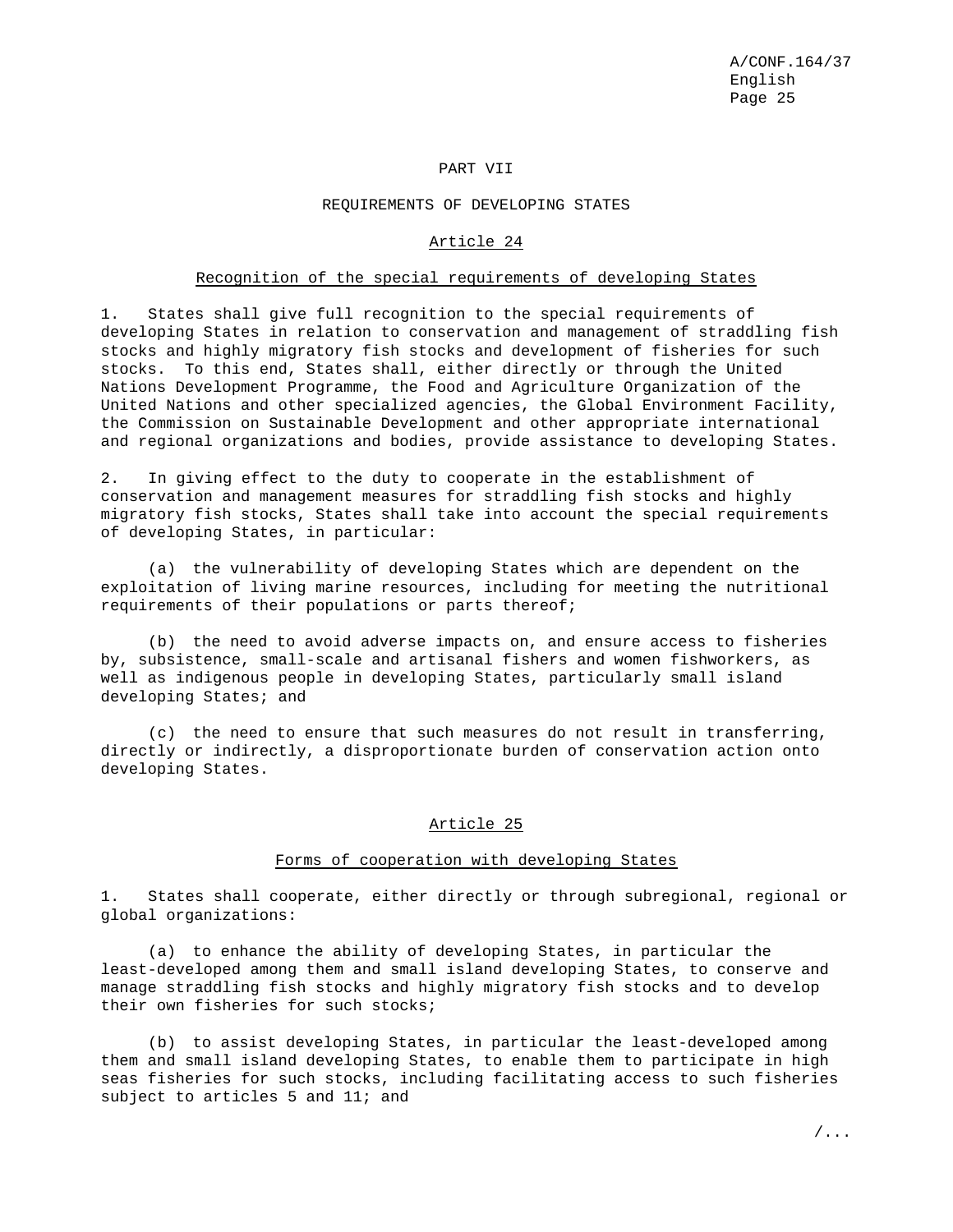(c) to facilitate the participation of developing States in subregional and regional fisheries management organizations and arrangements.

2. Cooperation with developing States for the purposes set out in this article shall include the provision of financial assistance, assistance relating to human resources development, technical assistance, transfer of technology, including through joint venture arrangements, and advisory and consultative services.

3. Such assistance shall, inter alia, be directed specifically towards:

(a) improved conservation and management of straddling fish stocks and highly migratory fish stocks through collection, reporting, verification, exchange and analysis of fisheries data and related information;

(b) stock assessment and scientific research; and

(c) monitoring, control, surveillance, compliance and enforcement, including training and capacity-building at the local level, development and funding of national and regional observer programmes and access to technology and equipment.

# Article 26

## Special assistance in the implementation of this Agreement

1. States shall cooperate to establish special funds to assist developing States in the implementation of this Agreement, including assisting developing States to meet the costs involved in any proceedings for the settlement of disputes to which they may be parties.

2. States and international organizations should assist developing States in establishing new subregional or regional fisheries management organizations or arrangements, or in strengthening existing organizations or arrangements, for the conservation and management of straddling fish stocks and highly migratory fish stocks.

### PART VIII

## PEACEFUL SETTLEMENT OF DISPUTES

#### Article 27

#### Obligation to settle disputes by peaceful means

States have the obligation to settle their disputes by negotiation, inquiry, mediation, conciliation, arbitration, judicial settlement, resort to regional agencies or arrangements, or other peaceful means of their own choice.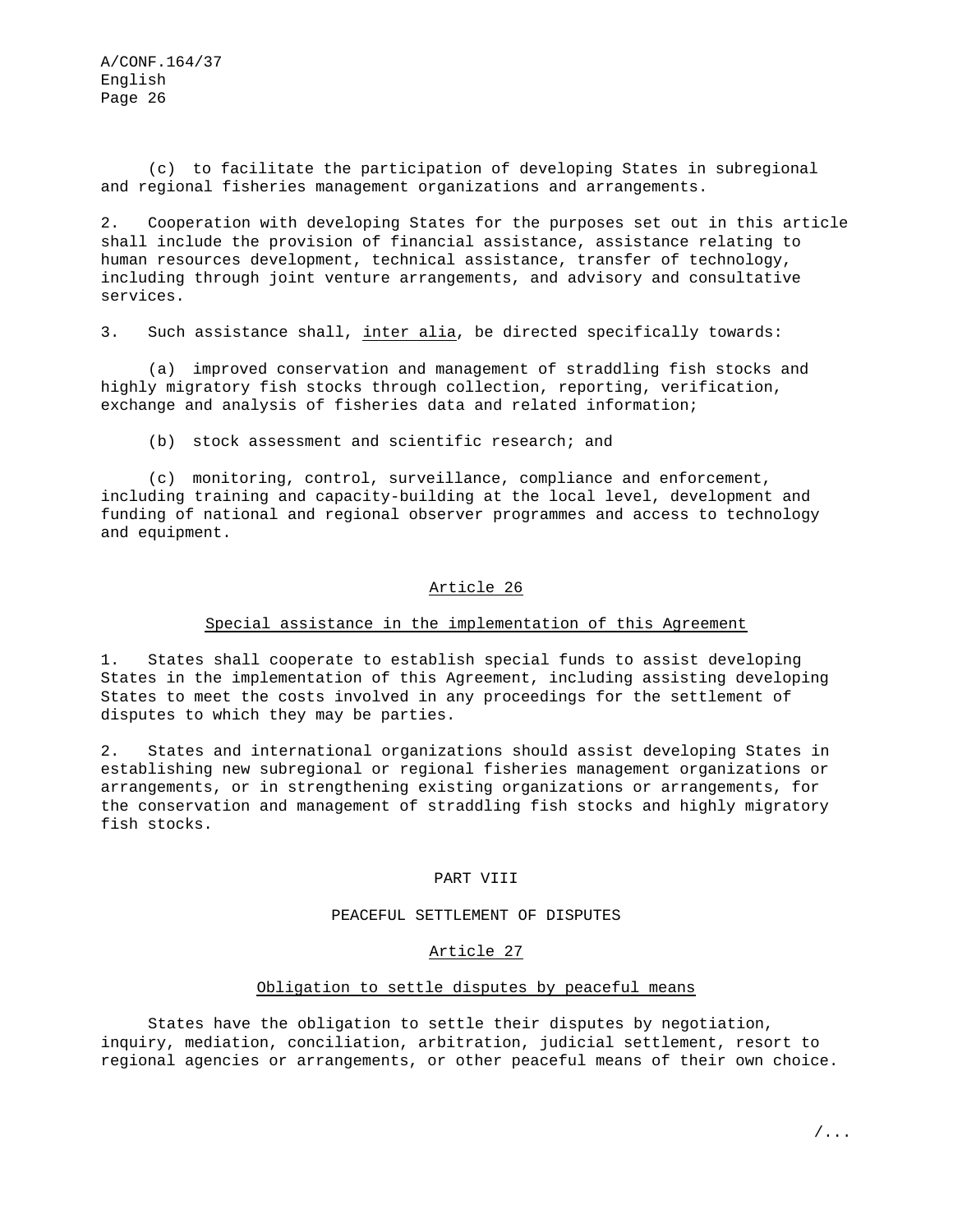# Article 28

# Prevention of disputes

States shall cooperate in order to prevent disputes. To this end, States shall agree on efficient and expeditious decision-making procedures within subregional and regional fisheries management organizations and arrangements and shall strengthen existing decision-making procedures as necessary.

# Article 29

## Disputes of a technical nature

Where a dispute concerns a matter of a technical nature, the States concerned may refer the dispute to an ad hoc expert panel established by them. The panel shall confer with the States concerned and shall endeavour to resolve the dispute expeditiously without recourse to binding procedures for the settlement of disputes.

# Article 30

## Procedures for the settlement of disputes

1. The provisions relating to the settlement of disputes set out in Part XV of the Convention apply mutatis mutandis to any dispute between States Parties to this Agreement concerning the interpretation or application of this Agreement, whether or not they are also Parties to the Convention.

2. The provisions relating to the settlement of disputes set out in Part XV of the Convention apply mutatis mutandis to any dispute between States Parties to this Agreement concerning the interpretation or application of a subregional, regional or global fisheries agreement relating to straddling fish stocks or highly migratory fish stocks to which they are parties, including any dispute concerning the conservation and management of such stocks, whether or not they are also Parties to the Convention.

3. Any procedure accepted by a State Party to this Agreement and the Convention pursuant to article 287 of the Convention shall apply to the settlement of disputes under this Part, unless that State Party, when signing, ratifying or acceding to this Agreement, or at any time thereafter, has accepted another procedure pursuant to article 287 for the settlement of disputes under this Part.

4. A State Party to this Agreement which is not a Party to the Convention, when signing, ratifying or acceding to this Agreement, or at any time thereafter, shall be free to choose, by means of a written declaration, one or more of the means set out in article 287, paragraph 1, of the Convention for the settlement of disputes under this Part. Article 287 shall apply to such a declaration, as well as to any dispute to which such State is a party which is not covered by a declaration in force. For the purposes of conciliation and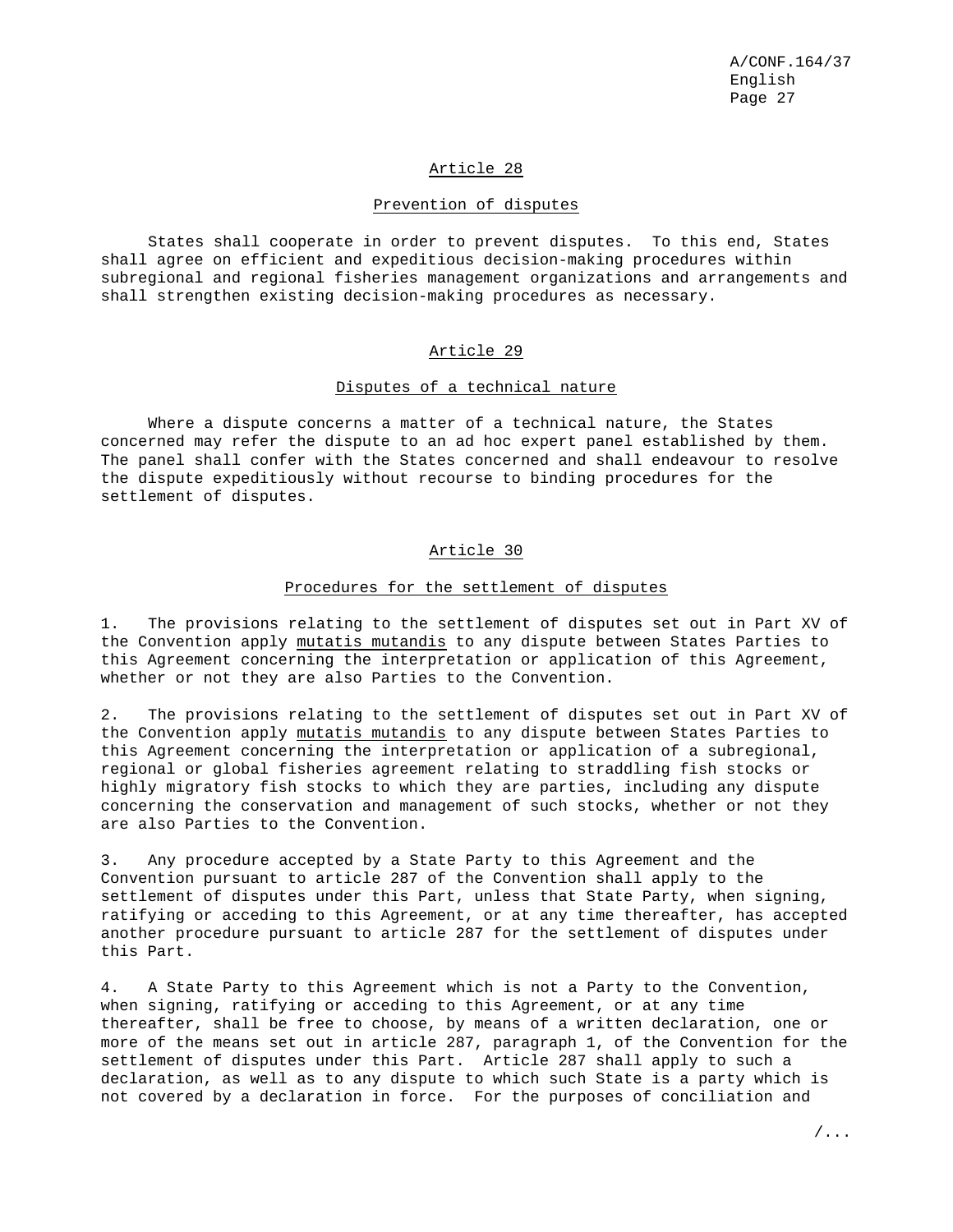arbitration in accordance with Annexes V, VII and VIII to the Convention, such State shall be entitled to nominate conciliators, arbitrators and experts to be included in the lists referred to in Annex V, article 2, Annex VII, article 2, and Annex VIII, article 2, for the settlement of disputes under this Part.

5. Any court or tribunal to which a dispute has been submitted under this Part shall apply the relevant provisions of the Convention, of this Agreement and of any relevant subregional, regional or global fisheries agreement, as well as generally accepted standards for the conservation and management of living marine resources and other rules of international law not incompatible with the Convention, with a view to ensuring the conservation of the straddling fish stocks and highly migratory fish stocks concerned.

# Article 31

# Provisional measures

1. Pending the settlement of a dispute in accordance with this Part, the parties to the dispute shall make every effort to enter into provisional arrangements of a practical nature.

2. Without prejudice to article 290 of the Convention, the court or tribunal to which the dispute has been submitted under this Part may prescribe any provisional measures which it considers appropriate under the circumstances to preserve the respective rights of the parties to the dispute or to prevent damage to the stocks in question, as well as in the circumstances referred to in article 7, paragraph 5, and article 16, paragraph 2.

3. A State Party to this Agreement which is not a Party to the Convention may declare that, notwithstanding article 290, paragraph 5, of the Convention, the International Tribunal for the Law of the Sea shall not be entitled to prescribe, modify or revoke provisional measures without the agreement of such State.

# Article 32

# Limitations on applicability of procedures for the settlement of disputes

Article 297, paragraph 3, of the Convention applies also to this Agreement.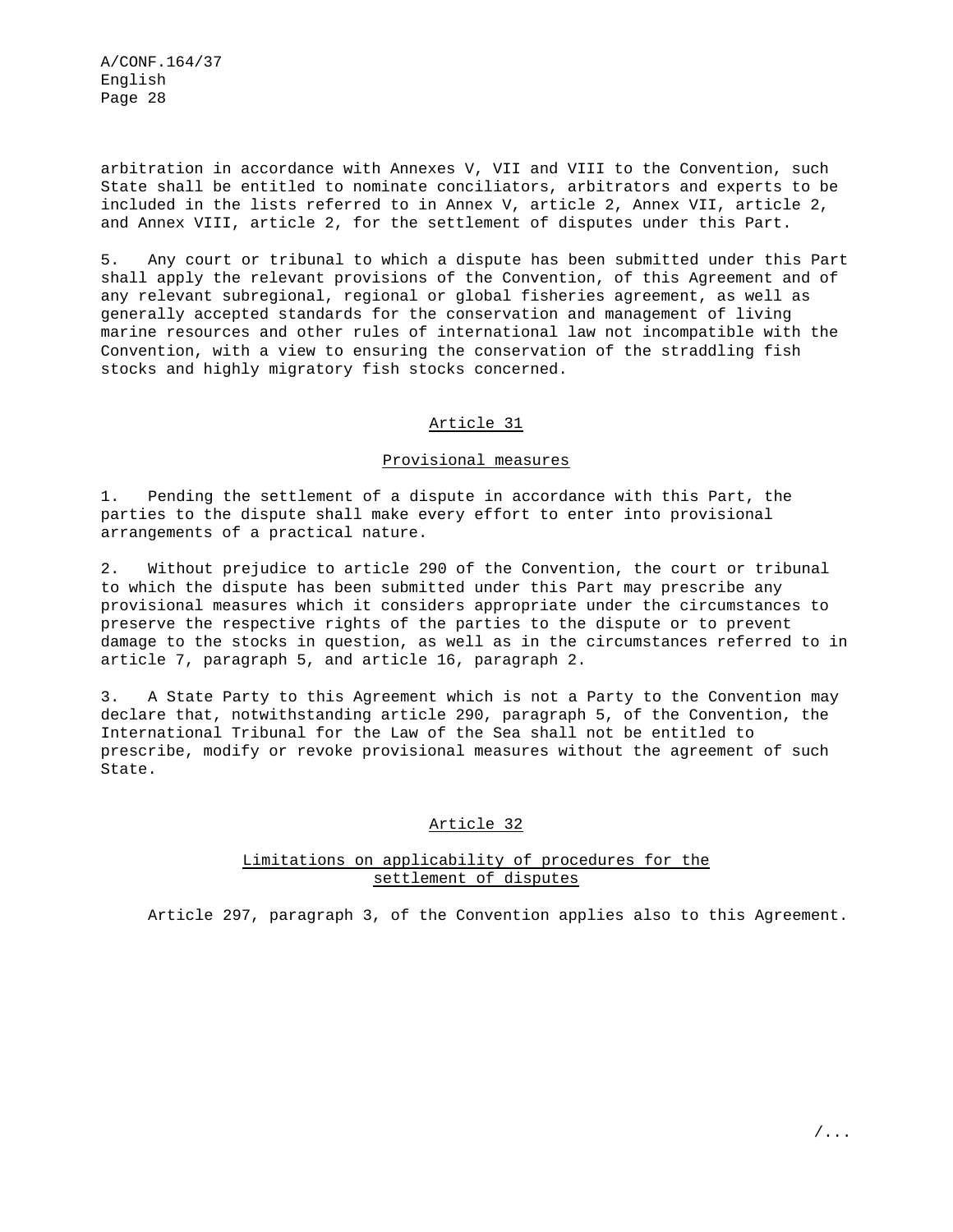## PART IX

# NON-PARTIES TO THIS AGREEMENT

#### Article 33

### Non-parties to this Agreement

1. States Parties shall encourage non-parties to this Agreement to become parties thereto and to adopt laws and regulations consistent with its provisions.

2. States Parties shall take measures consistent with this Agreement and international law to deter the activities of vessels flying the flag of non-parties which undermine the effective implementation of this Agreement.

# PART X

# GOOD FAITH AND ABUSE OF RIGHTS

# Article 34

# Good faith and abuse of rights

States Parties shall fulfil in good faith the obligations assumed under this Agreement and shall exercise the rights recognized in this Agreement in a manner which would not constitute an abuse of right.

## Part XI

## RESPONSIBILITY AND LIABILITY

## Article 35

## Responsibility and liability

States Parties are liable in accordance with international law for damage or loss attributable to them in regard to this Agreement.

# PART XII

#### REVIEW CONFERENCE

#### Article 36

# Review conference

1. Four years after the date of entry into force of this Agreement, the Secretary-General of the United Nations shall convene a conference with a view

/...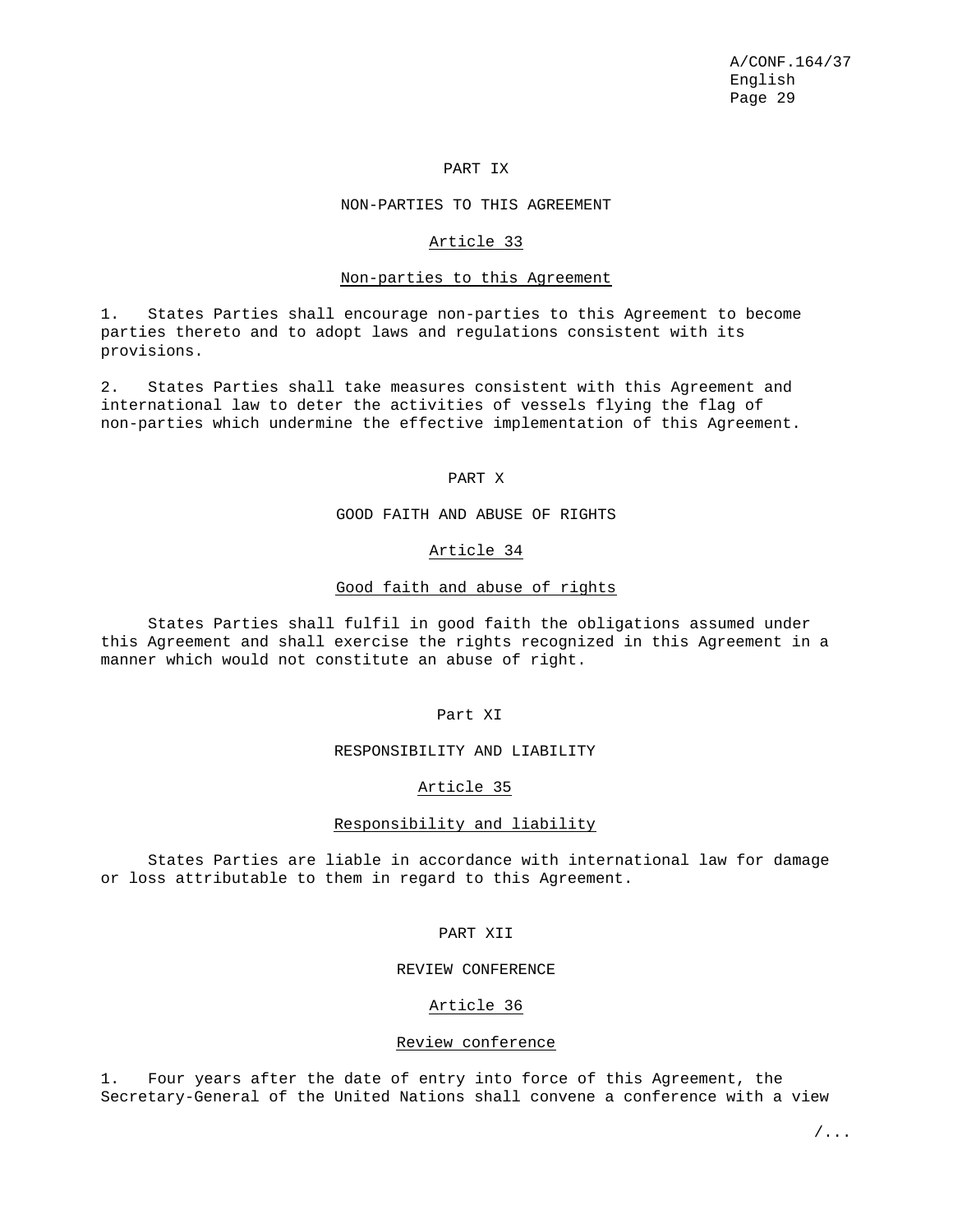to assessing the effectiveness of this Agreement in securing the conservation and management of straddling fish stocks and highly migratory fish stocks. The Secretary-General shall invite to the conference all States Parties and those States and entities which are entitled to become parties to this Agreement as well as those intergovernmental and non-governmental organizations entitled to participate as observers.

2. The conference shall review and assess the adequacy of the provisions of this Agreement and, if necessary, propose means of strengthening the substance and methods of implementation of those provisions in order better to address any continuing problems in the conservation and management of straddling fish stocks and highly migratory fish stocks.

#### PART XIII

#### FINAL PROVISIONS

# Article 37

## Signature

This Agreement shall be open for signature by all States and the other entities referred to in article 1, paragraph 2(b), and shall remain open for signature at United Nations Headquarters for twelve months from the fourth of December 1995.

## Article 38

#### Ratification

This Agreement is subject to ratification by States and the other entities referred to in article 1, paragraph 2(b). The instruments of ratification shall be deposited with the Secretary-General of the United Nations.

# Article 39

#### Accession

This Agreement shall remain open for accession by States and the other entities referred to in article 1, paragraph 2(b). The instruments of accession shall be deposited with the Secretary-General of the United Nations.

#### Article 40

# Entry into force

1. This Agreement shall enter into force 30 days after the date of deposit of the thirtieth instrument of ratification or accession.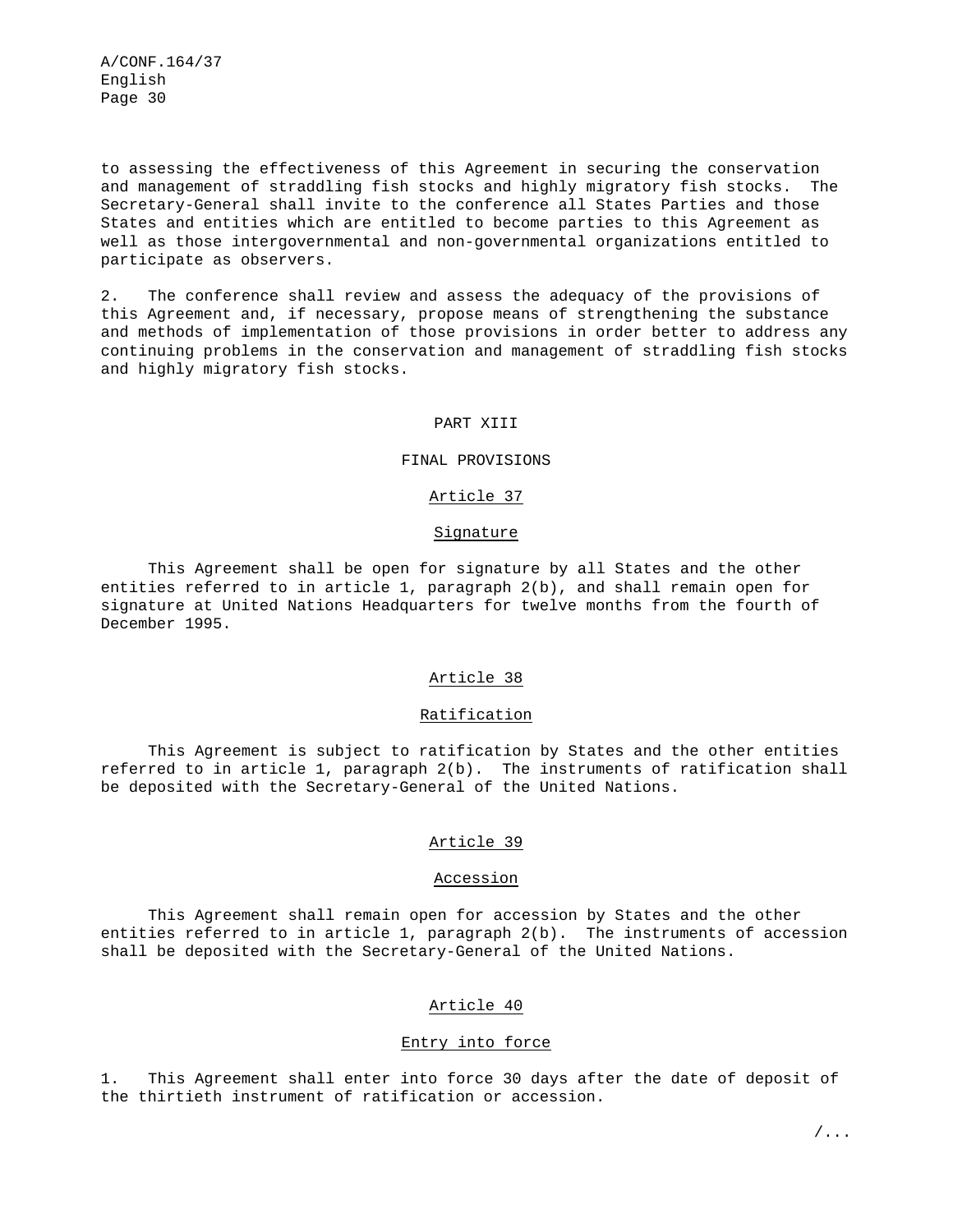2. For each State or entity which ratifies the Agreement or accedes thereto after the deposit of the thirtieth instrument of ratification or accession, this Agreement shall enter into force on the thirtieth day following the deposit of its instrument of ratification or accession.

## Article 41

## Provisional application

1. This Agreement shall be applied provisionally by a State or entity which consents to its provisional application by so notifying the depositary in writing. Such provisional application shall become effective from the date of receipt of the notification.

2. Provisional application by a State or entity shall terminate upon the entry into force of this Agreement for that State or entity or upon notification by that State or entity to the depositary in writing of its intention to terminate provisional application.

## Article 42

## Reservations and exceptions

No reservations or exceptions may be made to this Agreement.

# Article 43

#### Declarations and statements

Article 42 does not preclude a State or entity, when signing, ratifying or acceding to this Agreement, from making declarations or statements, however phrased or named, with a view, inter alia, to the harmonization of its laws and regulations with the provisions of this Agreement, provided that such declarations or statements do not purport to exclude or to modify the legal effect of the provisions of this Agreement in their application to that State or entity.

#### Article 44

## Relation to other agreements

1. This Agreement shall not alter the rights and obligations of States Parties which arise from other agreements compatible with this Agreement and which do not affect the enjoyment by other States Parties of their rights or the performance of their obligations under this Agreement.

2. Two or more States Parties may conclude agreements modifying or suspending the operation of provisions of this Agreement, applicable solely to the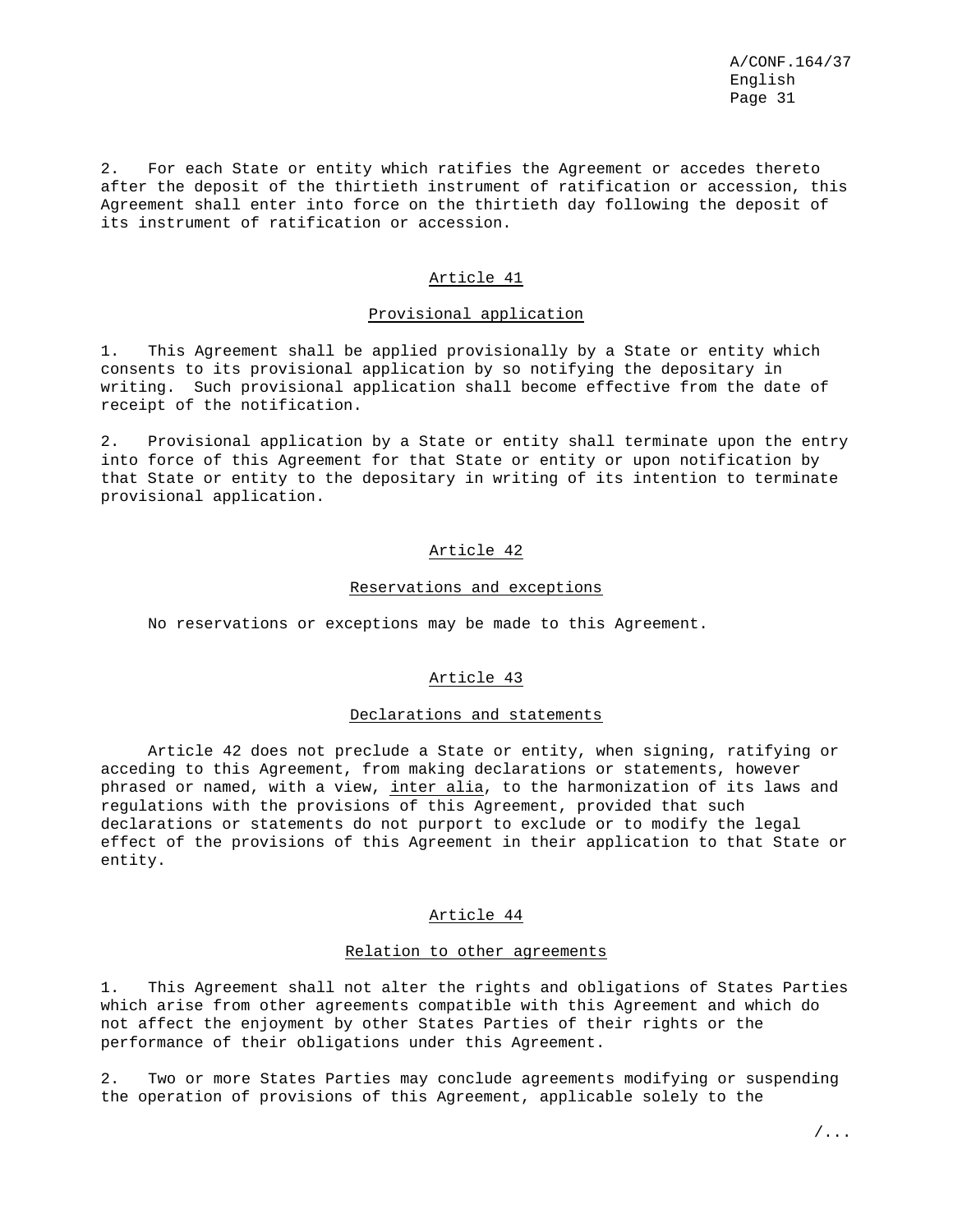relations between them, provided that such agreements do not relate to a provision derogation from which is incompatible with the effective execution of the object and purpose of this Agreement, and provided further that such agreements shall not affect the application of the basic principles embodied herein, and that the provisions of such agreements do not affect the enjoyment by other States Parties of their rights or the performance of their obligations under this Agreement.

3. States Parties intending to conclude an agreement referred to in paragraph 2 shall notify the other States Parties through the depositary of this Agreement of their intention to conclude the agreement and of the modification or suspension for which it provides.

#### Article 45

## Amendment

1. A State Party may, by written communication addressed to the Secretary-General of the United Nations, propose amendments to this Agreement and request the convening of a conference to consider such proposed amendments. The Secretary-General shall circulate such communication to all States Parties. If, within six months from the date of the circulation of the communication, not less than one half of the States Parties reply favourably to the request, the Secretary-General shall convene the conference.

2. The decision-making procedure applicable at the amendment conference convened pursuant to paragraph 1 shall be the same as that applicable at the United Nations Conference on Straddling Fish Stocks and Highly Migratory Fish Stocks, unless otherwise decided by the conference. The conference should make every effort to reach agreement on any amendments by way of consensus and there should be no voting on them until all efforts at consensus have been exhausted.

3. Once adopted, amendments to this Agreement shall be open for signature at United Nations Headquarters by States Parties for twelve months from the date of adoption, unless otherwise provided in the amendment itself.

4. Articles 38, 39, 47 and 50 apply to all amendments to this Agreement.

5. Amendments to this Agreement shall enter into force for the States Parties ratifying or acceding to them on the thirtieth day following the deposit of instruments of ratification or accession by two thirds of the States Parties. Thereafter, for each State Party ratifying or acceding to an amendment after the deposit of the required number of such instruments, the amendment shall enter into force on the thirtieth day following the deposit of its instrument of ratification or accession.

6. An amendment may provide that a smaller or a larger number of ratifications or accessions shall be required for its entry into force than are required by this article.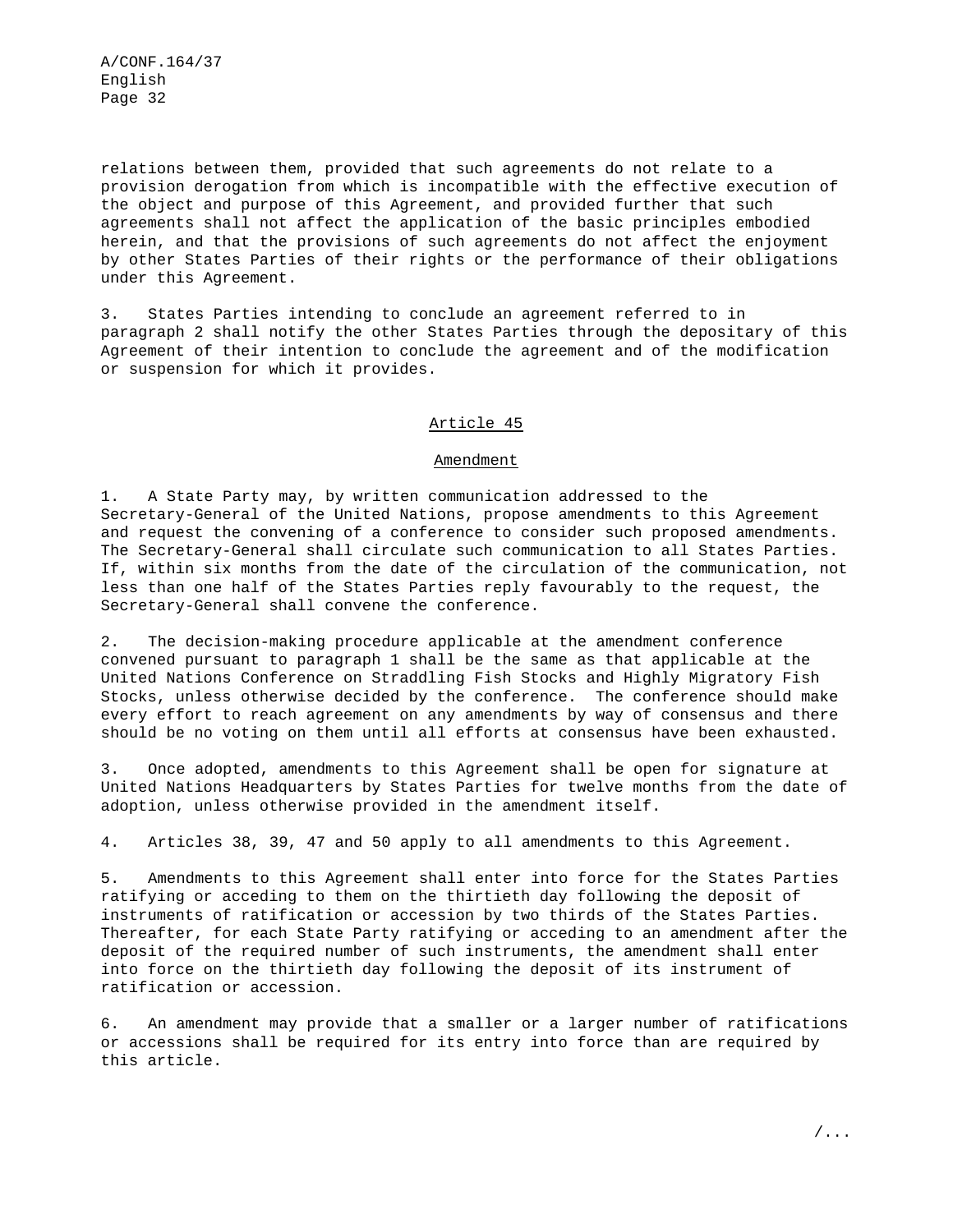7. A State which becomes a Party to this Agreement after the entry into force of amendments in accordance with paragraph 5 shall, failing an expression of a different intention by that State:

(a) be considered as a Party to this Agreement as so amended; and

(b) be considered as a Party to the unamended Agreement in relation to any State Party not bound by the amendment.

# Article 46

### Denunciation

1. A State Party may, by written notification addressed to the Secretary-General of the United Nations, denounce this Agreement and may indicate its reasons. Failure to indicate reasons shall not affect the validity of the denunciation. The denunciation shall take effect one year after the date of receipt of the notification, unless the notification specifies a later date.

2. The denunciation shall not in any way affect the duty of any State Party to fulfil any obligation embodied in this Agreement to which it would be subject under international law independently of this Agreement.

# Article 47

## Participation by international organizations

1. In cases where an international organization referred to in Annex IX, article 1, of the Convention does not have competence over all the matters governed by this Agreement, Annex IX to the Convention shall apply mutatis mutandis to participation by such international organization in this Agreement, except that the following provisions of that Annex shall not apply:

- (a) article 2, first sentence; and
- (b) article 3, paragraph 1.

2. In cases where an international organization referred to in Annex IX, article 1, of the Convention has competence over all the matters governed by this Agreement, the following provisions shall apply to participation by such international organization in this Agreement:

(a) at the time of signature or accession, such international organization shall make a declaration stating:

(i) that it has competence over all the matters governed by this Agreement;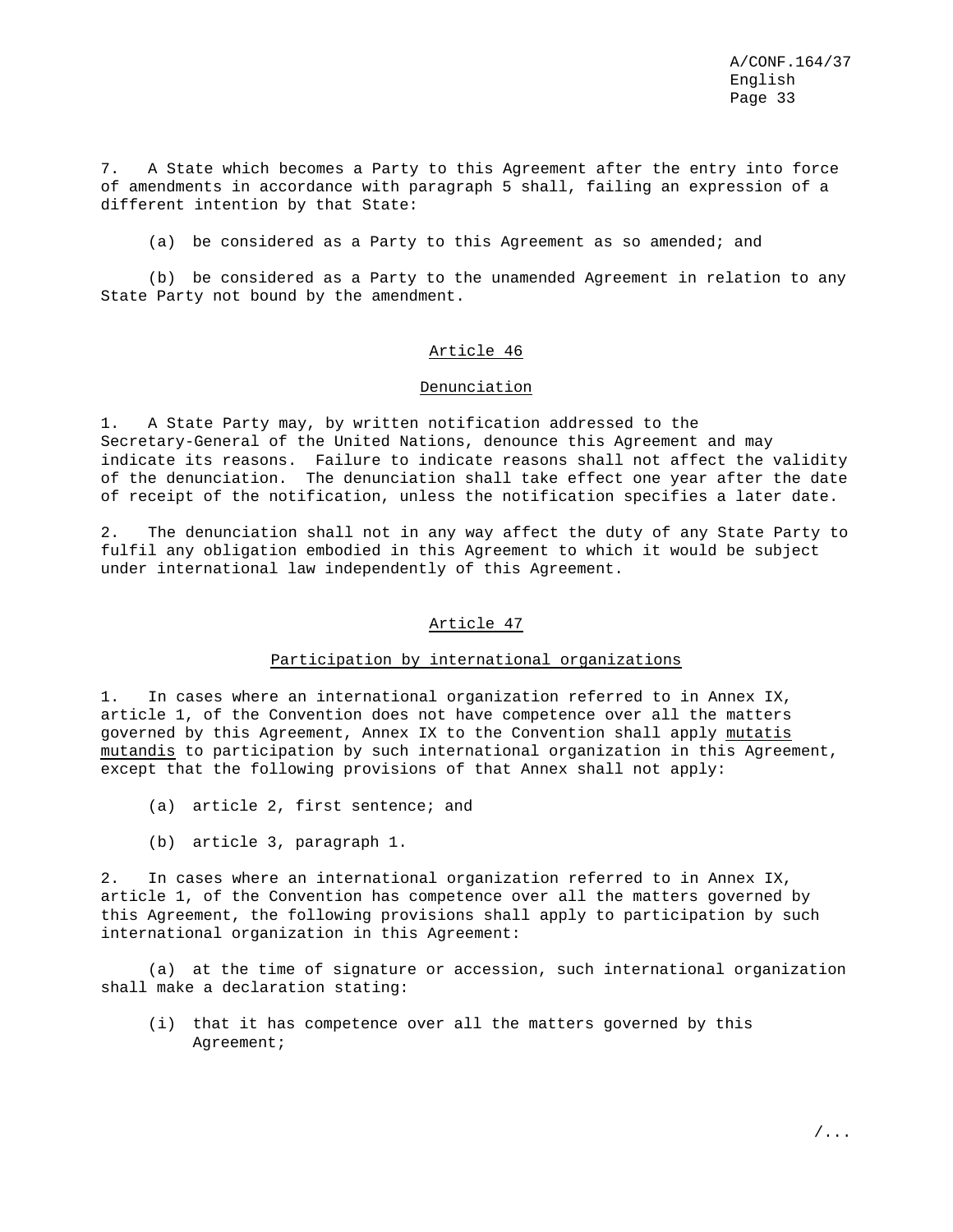- (ii) that, for this reason, its member States shall not become States Parties, except in respect of their territories for which the international organization has no responsibility; and
- (iii) that it accepts the rights and obligations of States under this Agreement;

(b) participation of such an international organization shall in no case confer any rights under this Agreement on member States of the international organization;

(c) in the event of a conflict between the obligations of an international organization under this Agreement and its obligations under the agreement establishing the international organization or any acts relating to it, the obligations under this Agreement shall prevail.

# Article 48

#### Annexes

1. The Annexes form an integral part of this Agreement and, unless expressly provided otherwise, a reference to this Agreement or to one of its Parts includes a reference to the Annexes relating thereto.

2. The Annexes may be revised from time to time by States Parties. Such revisions shall be based on scientific and technical considerations. Notwithstanding the provisions of article 45, if a revision to an Annex is adopted by consensus at a meeting of States Parties, it shall be incorporated in this Agreement and shall take effect from the date of its adoption or from such other date as may be specified in the revision. If a revision to an Annex is not adopted by consensus at such a meeting, the amendment procedures set out in article 45 shall apply.

## Article 49

#### **Depositary**

The Secretary-General of the United Nations shall be the depositary of this Agreement and any amendments or revisions thereto.

#### Article 50

#### Authentic texts

The Arabic, Chinese, English, French, Russian and Spanish texts of this Agreement are equally authentic.

IN WITNESS WHEREOF, the undersigned Plenipotentiaries, being duly authorized thereto, have signed this Agreement.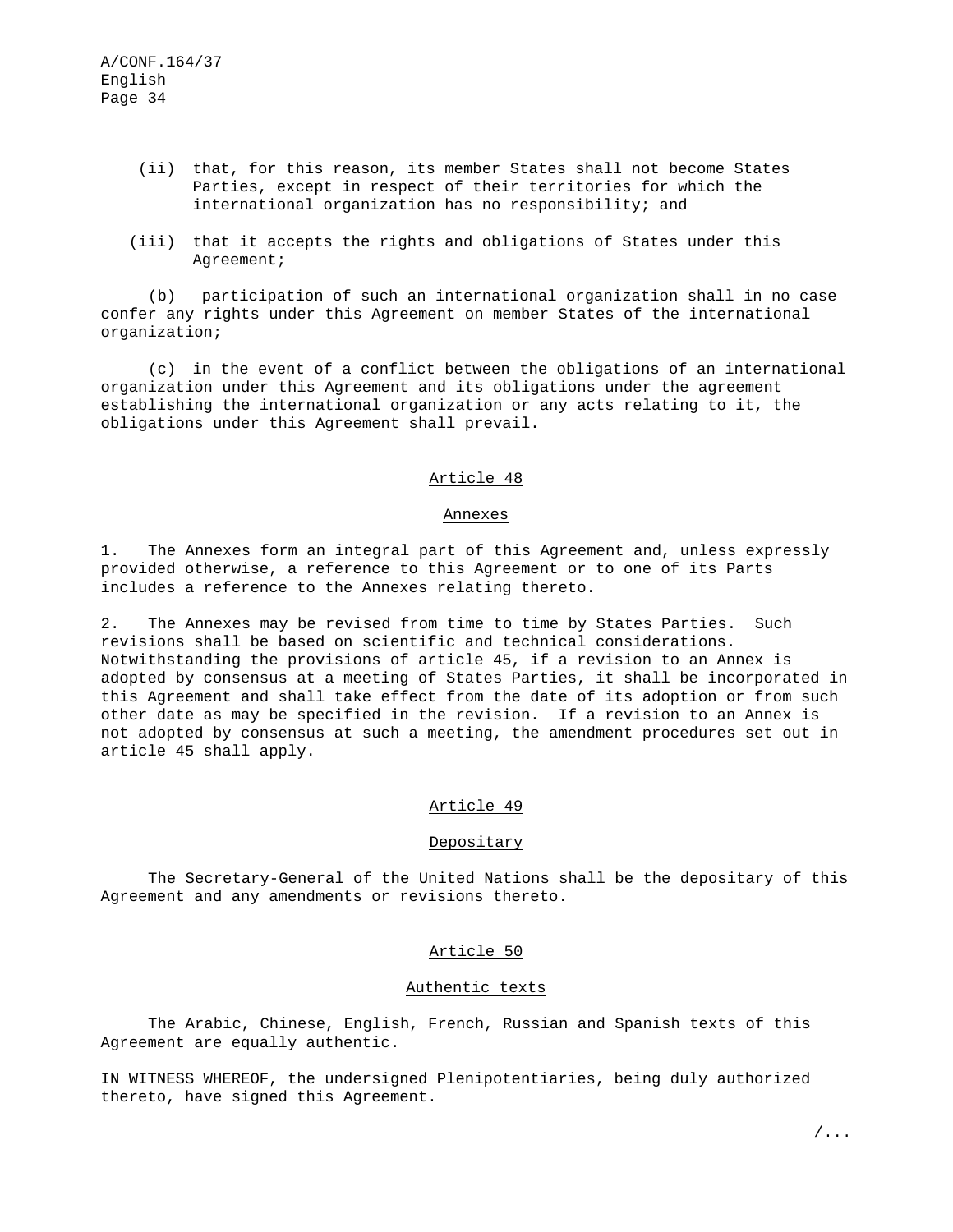OPENED FOR SIGNATURE at New York, this fourth day of December, one thousand nine hundred and ninety-five, in a single original, in the Arabic, Chinese, English, French, Russian and Spanish languages.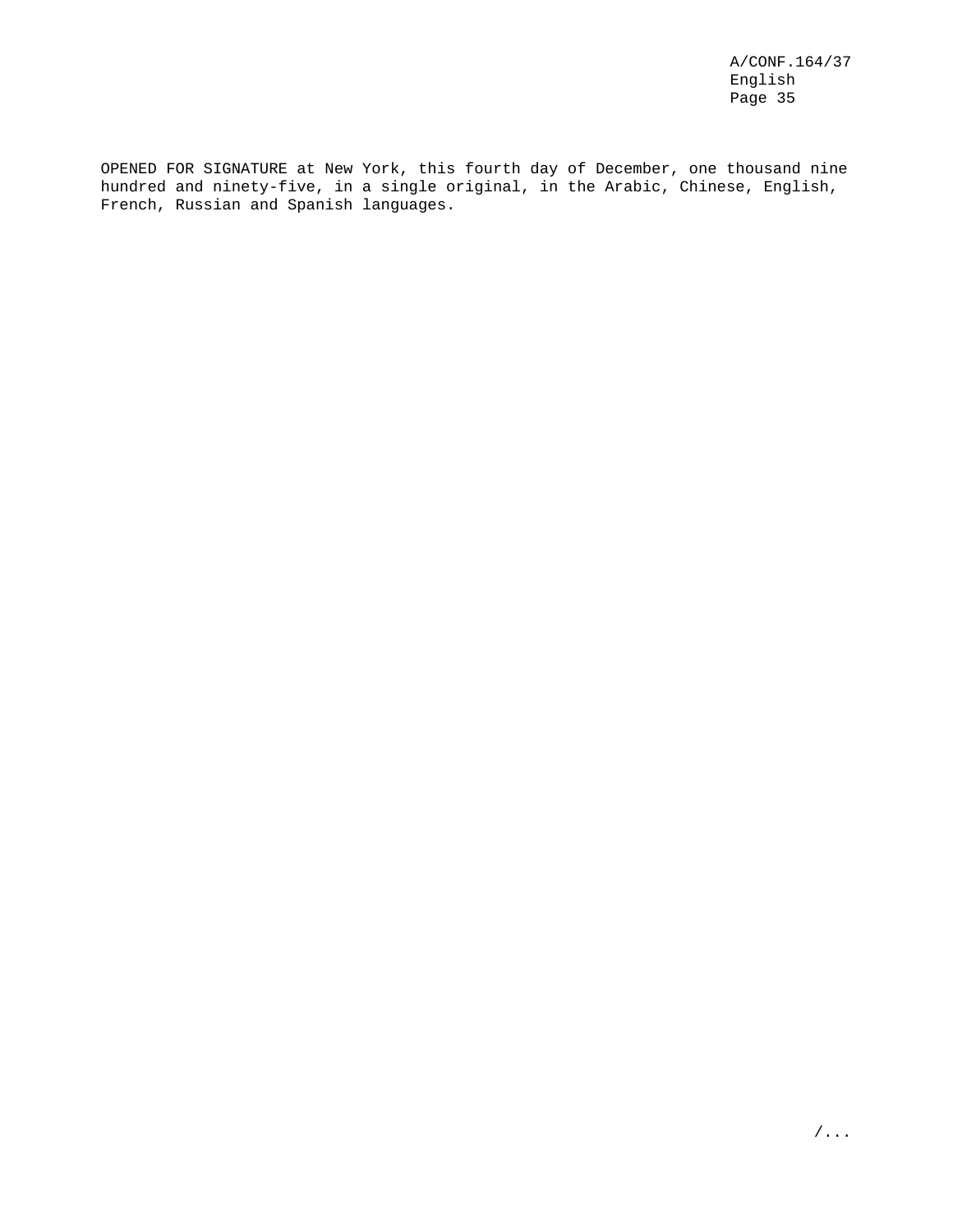# ANNEX I

## STANDARD REQUIREMENTS FOR THE COLLECTION AND SHARING OF DATA

## Article 1

## General principles

1. The timely collection, compilation and analysis of data are fundamental to the effective conservation and management of straddling fish stocks and highly migratory fish stocks. To this end, data from fisheries for these stocks on the high seas and those in areas under national jurisdiction are required and should be collected and compiled in such a way as to enable statistically meaningful analysis for the purposes of fishery resource conservation and management. These data include catch and fishing effort statistics and other fishery-related information, such as vessel-related and other data for standardizing fishing effort. Data collected should also include information on non-target and associated or dependent species. All data should be verified to ensure accuracy. Confidentiality of non-aggregated data shall be maintained. The dissemination of such data shall be subject to the terms on which they have been provided.

2. Assistance, including training as well as financial and technical assistance, shall be provided to developing States in order to build capacity in the field of conservation and management of living marine resources. Assistance should focus on enhancing capacity to implement data collection and verification, observer programmes, data analysis and research projects supporting stock assessments. The fullest possible involvement of developing State scientists and managers in conservation and management of straddling fish stocks and highly migratory fish stocks should be promoted.

# Article 2

# Principles of data collection, compilation and exchange

The following general principles should be considered in defining the parameters for collection, compilation and exchange of data from fishing operations for straddling fish stocks and highly migratory fish stocks:

(a) States should ensure that data are collected from vessels flying their flag on fishing activities according to the operational characteristics of each fishing method (e.g., each individual tow for trawl, each set for long-line and purse-seine, each school fished for pole-and-line and each day fished for troll) and in sufficient detail to facilitate effective stock assessment;

(b) States should ensure that fishery data are verified through an appropriate system;

(c) States should compile fishery-related and other supporting scientific data and provide them in an agreed format and in a timely manner to the relevant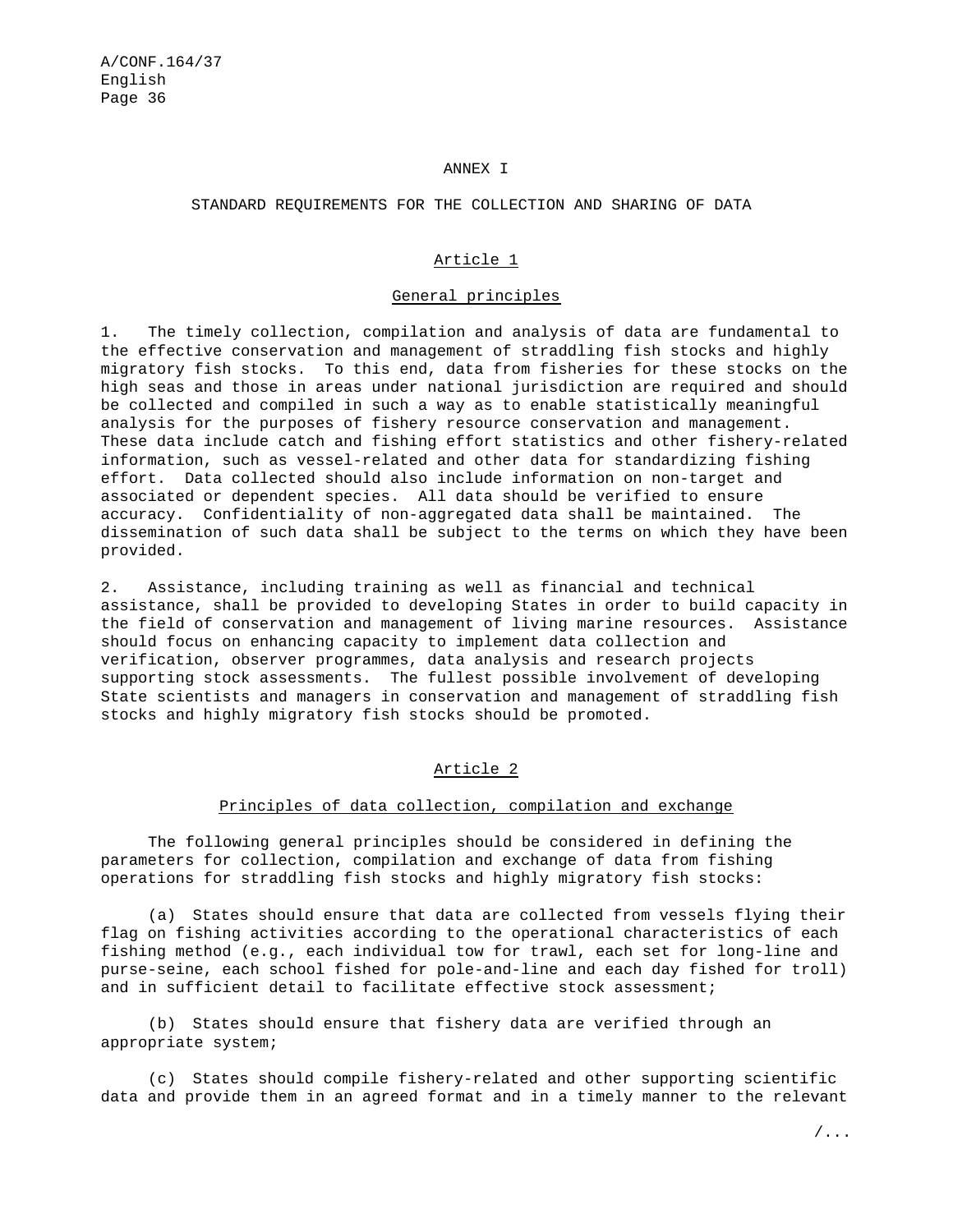subregional or regional fisheries management organization or arrangement where one exists. Otherwise, States should cooperate to exchange data either directly or through such other cooperative mechanisms as may be agreed among them;

(d) States should agree, within the framework of subregional or regional fisheries management organizations or arrangements, or otherwise, on the specification of data and the format in which they are to be provided, in accordance with this Annex and taking into account the nature of the stocks and the fisheries for those stocks in the region. Such organizations or arrangements should request non-members or non-participants to provide data concerning relevant fishing activities by vessels flying their flag;

(e) such organizations or arrangements shall compile data and make them available in a timely manner and in an agreed format to all interested States under the terms and conditions established by the organization or arrangement; and

(f) scientists of the flag State and from the relevant subregional or regional fisheries management organization or arrangement should analyse the data separately or jointly, as appropriate.

#### Article 3

# Basic fishery data

1. States shall collect and make available to the relevant subregional or regional fisheries management organization or arrangement the following types of data in sufficient detail to facilitate effective stock assessment in accordance with agreed procedures:

(a) time series of catch and effort statistics by fishery and fleet;

(b) total catch in number, nominal weight, or both, by species (both target and non-target) as is appropriate to each fishery. [Nominal weight is defined by the Food and Agriculture Organization of the United Nations as the live-weight equivalent of the landings];

(c) discard statistics, including estimates where necessary, reported as number or nominal weight by species, as is appropriate to each fishery;

(d) effort statistics appropriate to each fishing method; and

(e) fishing location, date and time fished and other statistics on fishing operations as appropriate.

2. States shall also collect where appropriate and provide to the relevant subregional or regional fisheries management organization or arrangement information to support stock assessment, including:

(a) composition of the catch according to length, weight and  $sexi$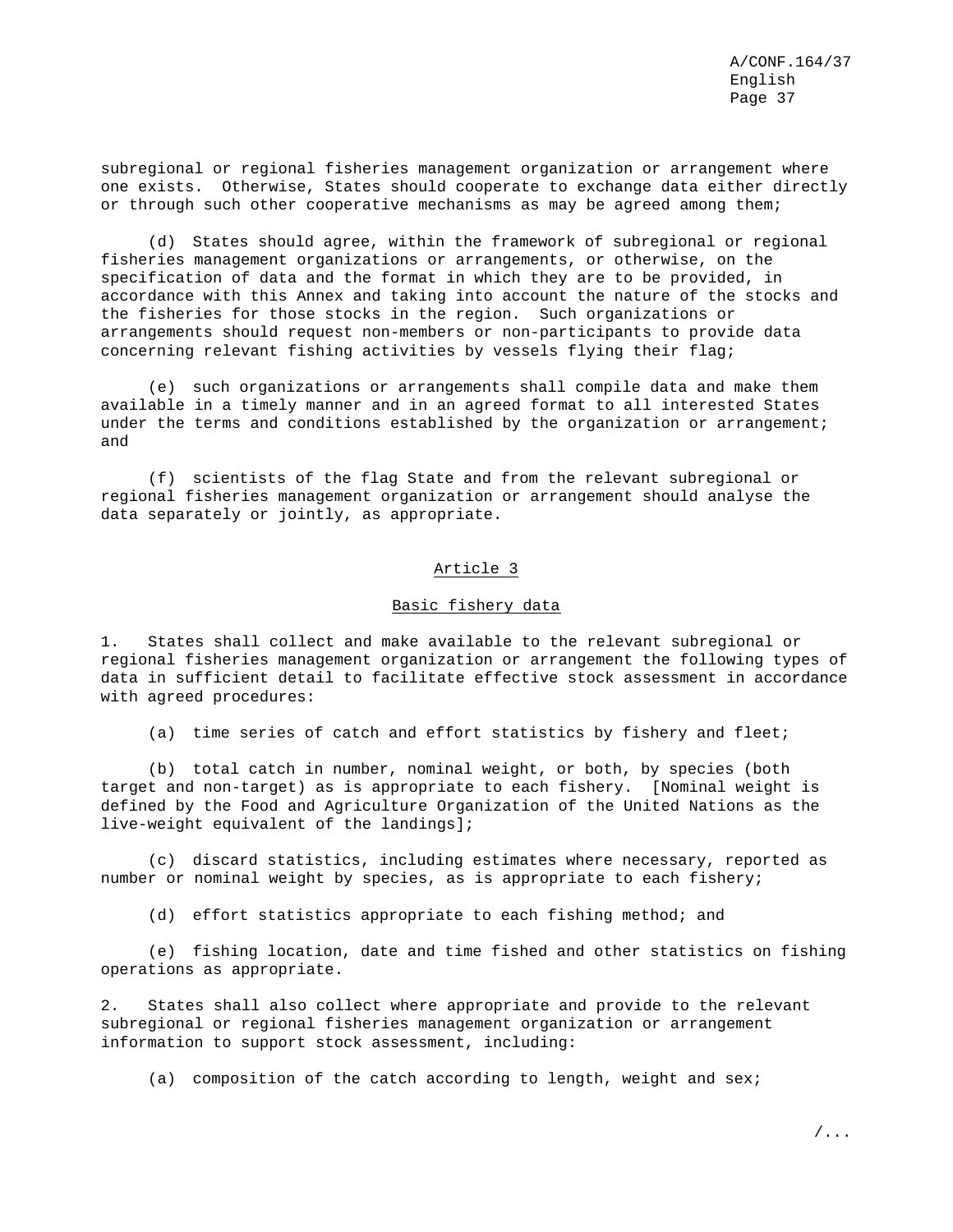(b) other biological information supporting stock assessments, such as information on age, growth, recruitment, distribution and stock identity; and

(c) other relevant research, including surveys of abundance, biomass surveys, hydro-acoustic surveys, research on environmental factors affecting stock abundance, and oceanographic and ecological studies.

## Article 4

## Vessel data and information

1. States should collect the following types of vessel-related data for standardizing fleet composition and vessel fishing power and for converting between different measures of effort in the analysis of catch and effort data:

(a) vessel identification, flag and port of registry;

(b) vessel type;

(c) vessel specifications (e.g., material of construction, date built, registered length, gross registered tonnage, power of main engines, hold capacity and catch storage methods); and

(d) fishing gear description (e.g., types, gear specifications and quantity).

2. The flag State will collect the following information:

- (a) navigation and position fixing aids;
- (b) communication equipment and international radio call sign; and
- (c) crew size.

## Article 5

## Reporting

A State shall ensure that vessels flying its flag send to its national fisheries administration and, where agreed, to the relevant subregional or regional fisheries management organization or arrangement, logbook data on catch and effort, including data on fishing operations on the high seas, at sufficiently frequent intervals to meet national requirements and regional and international obligations. Such data shall be transmitted, where necessary, by radio, telex, facsimile or satellite transmission or by other means.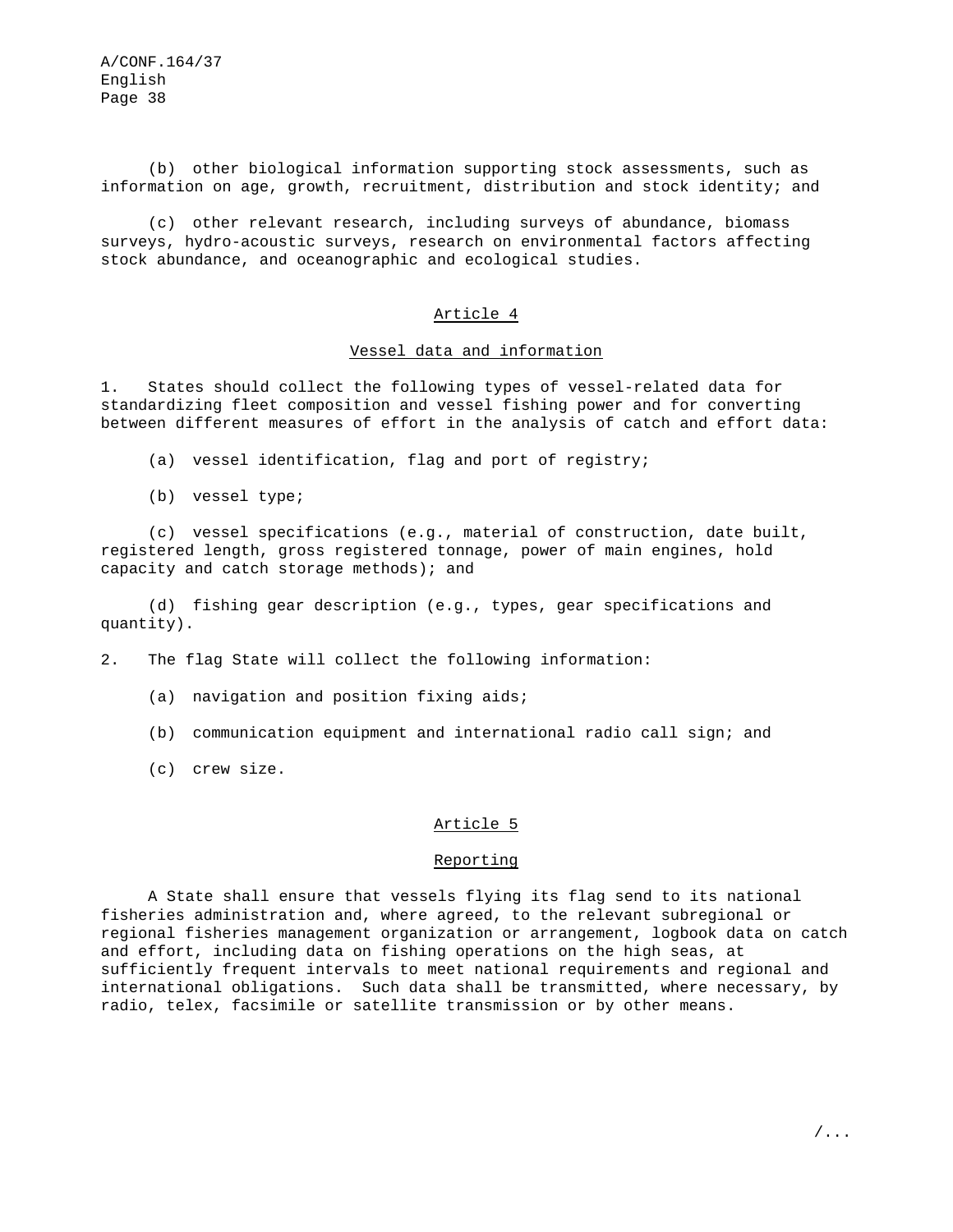# Article 6

# Data verification

States or, as appropriate, subregional or regional fisheries management organizations or arrangements should establish mechanisms for verifying fishery data, such as:

(a) position verification through vessel monitoring systems;

(b) scientific observer programmes to monitor catch, effort, catch composition (target and non-target) and other details of fishing operations;

(c) vessel trip, landing and transshipment reports; and

(d) port sampling.

# Article 7

## Data exchange

1. Data collected by flag States must be shared with other flag States and relevant coastal States through appropriate subregional or regional fisheries management organizations or arrangements. Such organizations or arrangements shall compile data and make them available in a timely manner and in an agreed format to all interested States under the terms and conditions established by the organization or arrangement, while maintaining confidentiality of non-aggregated data, and should, to the extent feasible, develop database systems which provide efficient access to data.

2. At the global level, collection and dissemination of data should be effected through the Food and Agriculture Organization of the United Nations. Where a subregional or regional fisheries management organization or arrangement does not exist, that organization may also do the same at the subregional or regional level by arrangement with the States concerned.